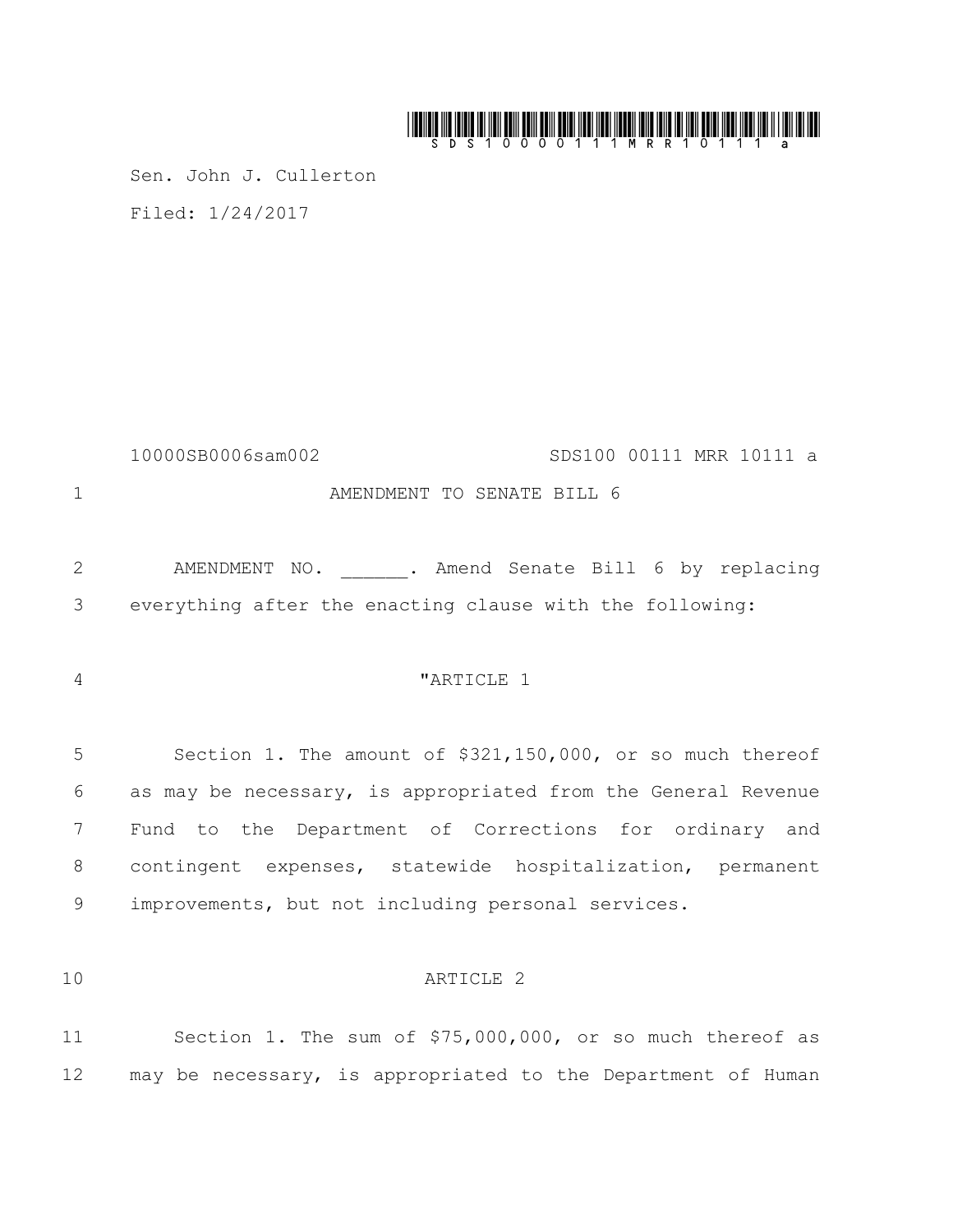10000SB0006sam002 -2- SDS100 00111 MRR 10111 a Services from the General Revenue Fund for operational expenses, but not including personal services.

## ARTICLE 3

 Section 1. The amount of \$13,000,000, or so much thereof as may be necessary, is appropriated from the General Revenue Fund to the Department of Revenue for ordinary and contingent expenses and refunds, but not including personal services.

# 8 ARTICLE 4

 Section 1. The amount of \$2,000,000, or so much thereof as may be necessary, is appropriated from the General Revenue Fund to the Department of Agriculture for ordinary and contingent expenses, but not including personal services.

 Section 5. The following named amounts, or so much thereof as may be necessary, are appropriated to the Department of Agriculture for:

 COUNTY FAIRS AND HORSE RACING PROGRAMS Payable from the Illinois Standardbred

Breeders Fund:

19 For Grants and Other Purposes .....................2,375,200

Payable from the Illinois Thoroughbred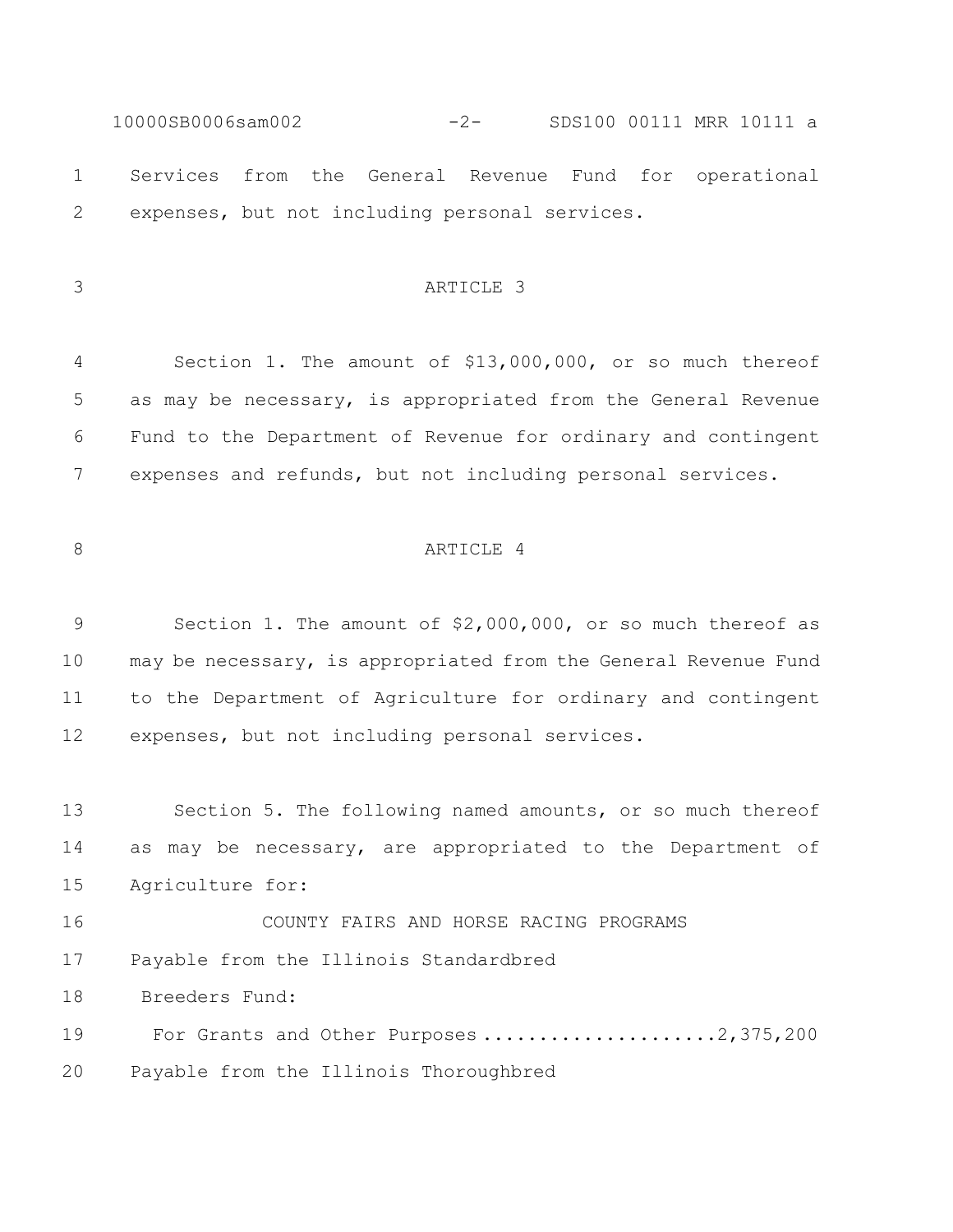10000SB0006sam002 -3- SDS100 00111 MRR 10111 a Breeders Fund: 2 For Grants and Other Purposes .....................3,219,000

# ARTICLE 5

 Section 1. The amount of \$6,000,000, or so much thereof as may be necessary, is appropriated from the General Revenue Fund to the Department of Natural Resources for ordinary and contingent expenses, but not including personal services.

# 8 ARTICLE 6

 Section 1. The amount of \$2,945,000, or so much thereof as may be necessary, is appropriated from the General Revenue Fund to the Department of State Police for ordinary and contingent expenses, but not including personal services.

#### 13 ARTICLE 7

 Section 1. The amount of \$650,000, or so much thereof as may be necessary, is appropriated from the General Revenue Fund to the Historic Preservation Agency for ordinary and contingent expenses, but not including personal services.

18 ARTICLE 8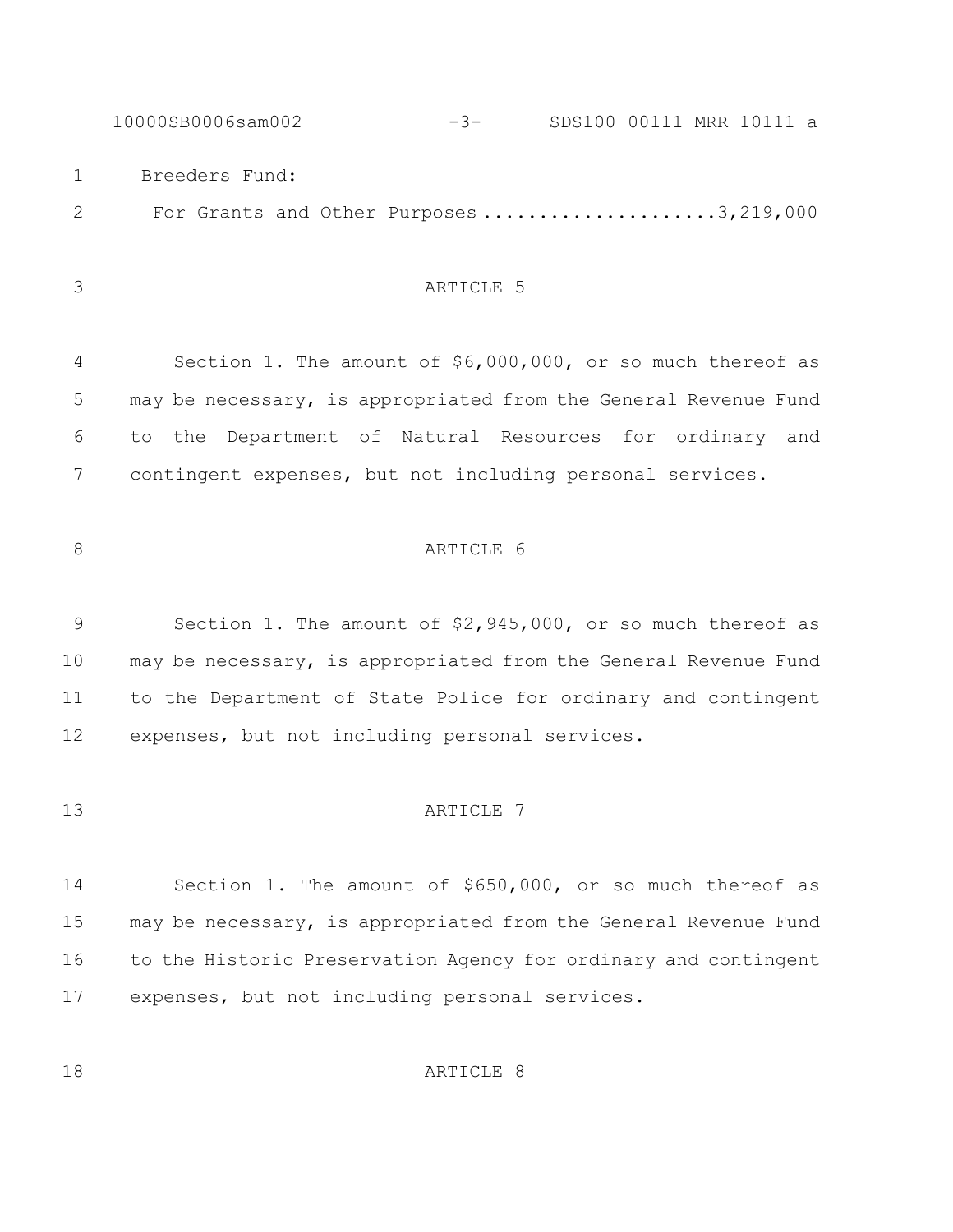10000SB0006sam002 -4- SDS100 00111 MRR 10111 a

 Section 1. The amount of \$1,000,000, or so much thereof as may be necessary, is appropriated from the General Revenue Fund to the Department of Veterans' Affairs for ordinary and contingent expenses, but not including personal services.

#### ARTICLE 9

 Section 1. The amount of \$43,000,000, or so much thereof as may be necessary, is appropriated from the General Revenue Fund to the Department of Healthcare and Family Services for ordinary and contingent expenses, but not including personal services.

# 11 ARTICLE 10

 Section 1. The amount of \$7,000,000, or so much thereof as may be necessary, is appropriated from the General Revenue Fund to the Department of Public Health for grants and ordinary and contingent expenses, but not including personal services.

#### ARTICLE 11

 Section 1. The amount of \$191,950,000, or so much thereof as may be necessary, is appropriated from the General Revenue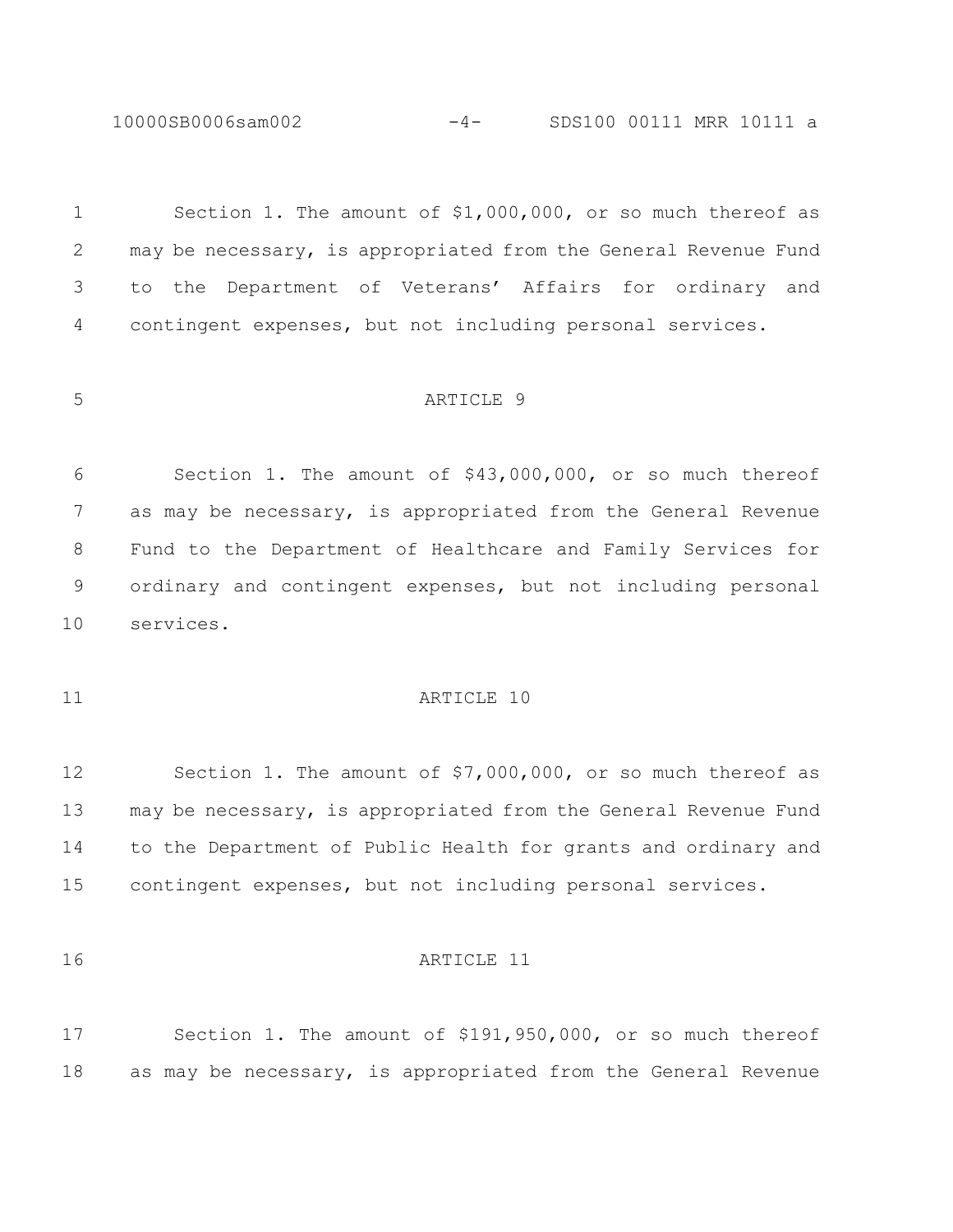10000SB0006sam002 -5- SDS100 00111 MRR 10111 a Fund to the Department of Central Management Services for ordinary and contingent expenses, but not including personal services.

 Section 5. The following named amounts, or so much thereof as may be necessary, respectively, for the objects and purposes hereinafter named are appropriated to the Department of Central Management Services:

8 BUREAU OF BENEFITS PAYABLE FROM GENERAL REVENUE FUND 10 For Group Insurance ..........................1,810,000,000

#### 11 ARTICLE 12

 Section 1. The amount of \$3,000,000, or so much thereof as may be necessary, is appropriated from the General Revenue Fund to the Department on Aging for ordinary and contingent expenses, but not including personal services.

16 ARTICLE 13

 Section 1. The amount of \$500,000, or so much thereof as may be necessary, is appropriated from the General Revenue Fund to the Department of Commerce and Economic Opportunity for ordinary and contingent expenses, but not including personal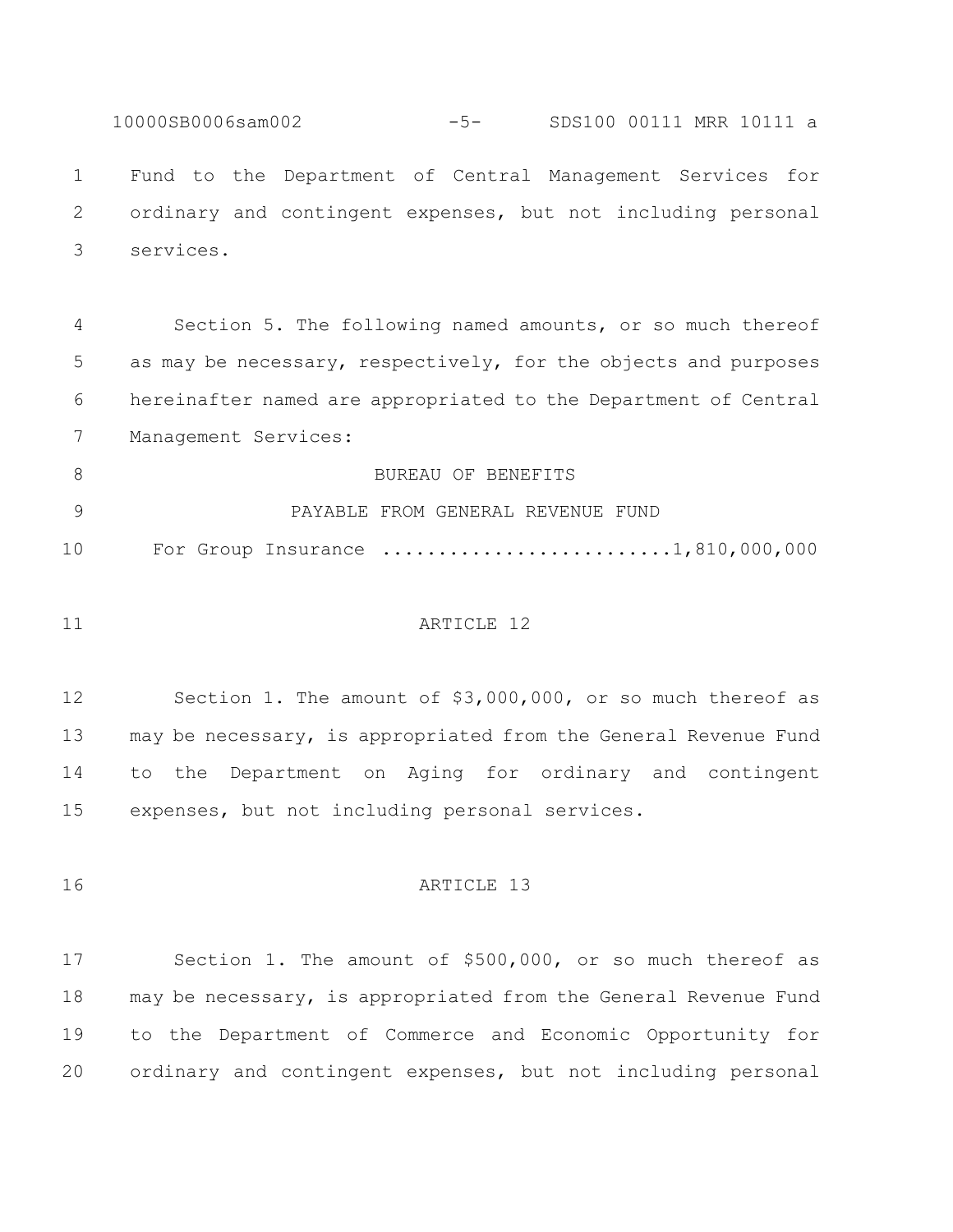10000SB0006sam002 -6- SDS100 00111 MRR 10111 a

services.

 Section 5. The sum of \$458,000, or so much thereof as may be necessary, is appropriated from the General Revenue Fund to the Department of Commerce and Economic Opportunity for a grant to Illinois Manufacturing Excellence Center for costs associated with a grant authorized in Article 8, Section 40 of Public Act 98-679.

### 8 ARTICLE 14

 Section 1. The amount of \$4,000,000, or so much thereof as may be necessary, is appropriated from the General Revenue Fund to the Illinois Arts Council for ordinary and contingent expenses, but not including personal services.

### **ARTICLE** 15

 Section 1. The amount of \$250,000, or so much thereof as may be necessary, is appropriated from the General Revenue Fund to the Governor's Office of Management and Budget for ordinary and contingent expenses, but not including personal services.

 Section 5. The sum of \$1,000,000, or so much thereof as may be necessary, is appropriated from the General Revenue Fund to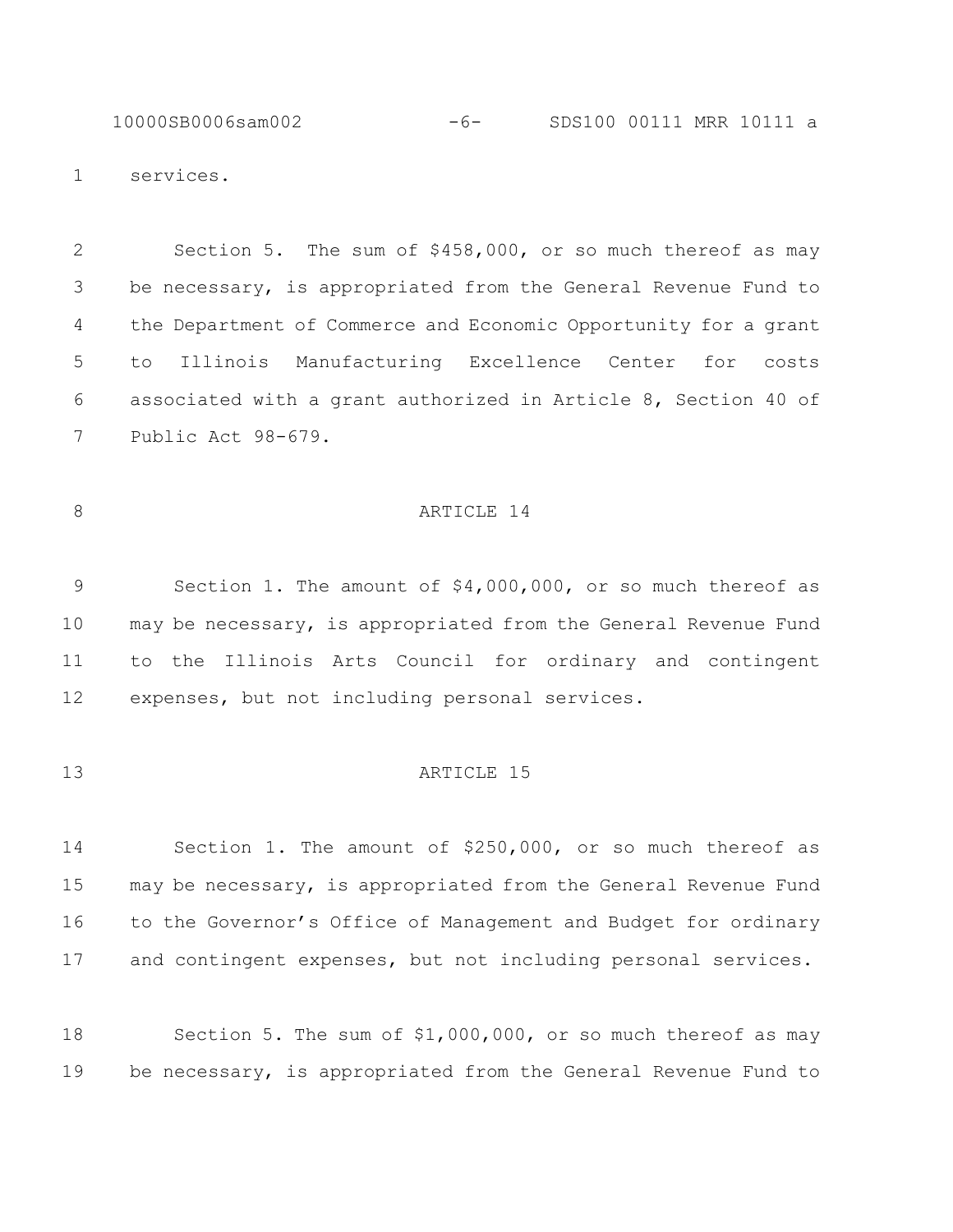10000SB0006sam002 -7- SDS100 00111 MRR 10111 a the Governor's Office of Management and Budget for deposit into the Grant Accountability and Transparency Fund. ARTICLE 16 Section 1. The amount of \$342,000, or so much thereof as may be necessary, is appropriated from the General Revenue Fund to the Board of Higher Education for ordinary and contingent

expenses, but not including personal services.

# 8 ARTICLE 17

 Section 1. The amount of \$500,000, or so much thereof as may be necessary, is appropriated from the General Revenue Fund to the Department of Military Affairs for ordinary and contingent expenses, but not including personal services.

#### **ARTICLE** 19

 Section 1. The amount of \$5,000,000, or so much thereof as may be necessary, is appropriated from the General Revenue Fund to the Office of the Comptroller for ordinary and contingent expenses, but not including personal services.

**ARTICLE** 20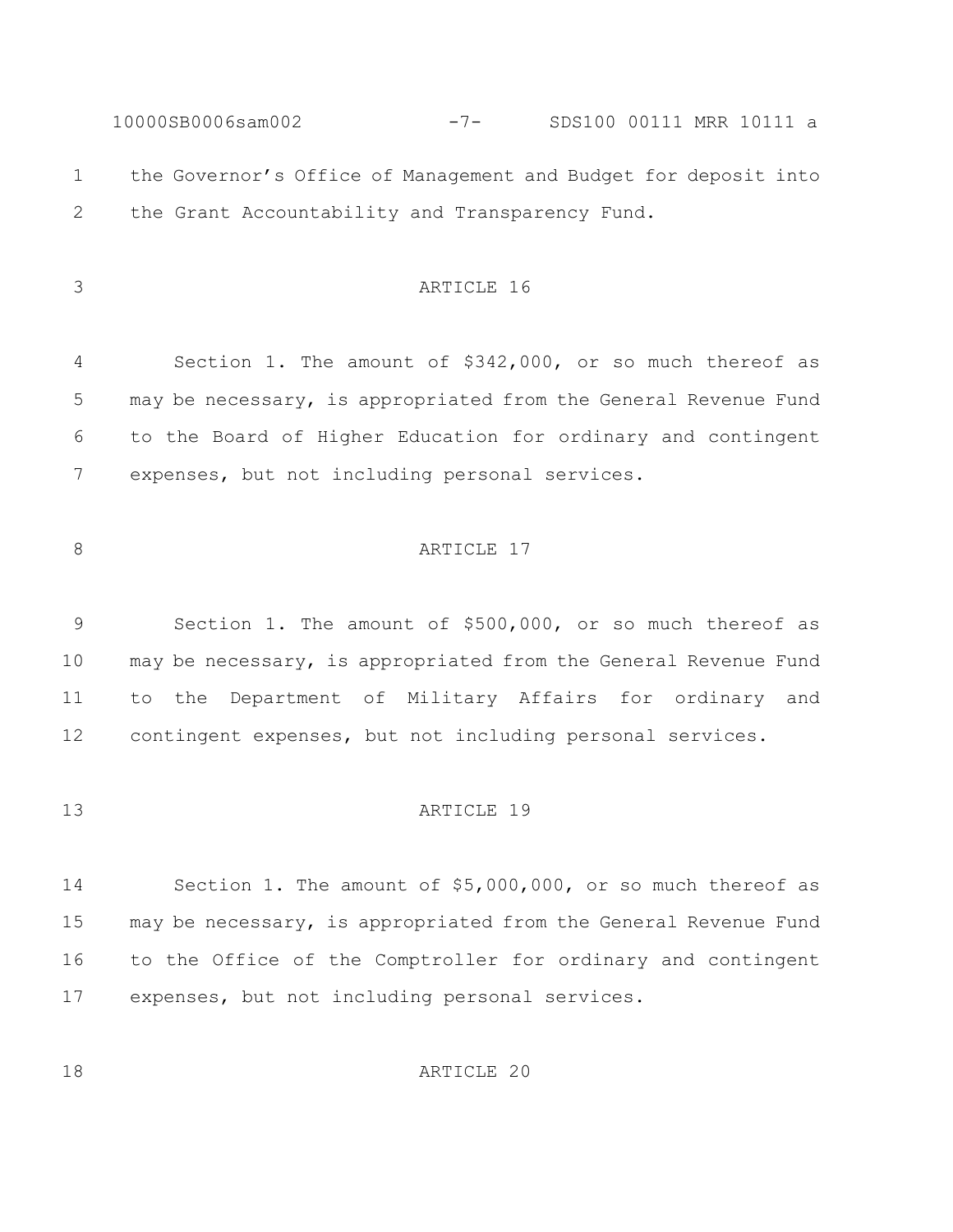10000SB0006sam002 -8- SDS100 00111 MRR 10111 a

 Section 1. The amount of \$200,000, or so much thereof as may be necessary, is appropriated from the General Revenue Fund to the Department of Labor for ordinary and contingent expenses, but not including personal services.

#### ARTICLE 21

 Section 1. The amount of \$100,000, or so much thereof as 7 may be necessary, is appropriated from the General Revenue Fund to the Illinois Labor Relations Board for ordinary and contingent expenses, but not including personal services.

#### ARTICLE 22

 Section 1. The amount of \$200,000, or so much thereof as may be necessary, is appropriated from the General Revenue Fund to the Criminal Justice Information Authority for ordinary and contingent expenses, but not including personal services.

 Section 5. The sum of \$6,071,700 or so much thereof as may be necessary, is appropriated from the General Revenue Fund to the Illinois Criminal Justice Information Authority for administrative costs, awards and grants for the Adult Redeploy and Diversion programs.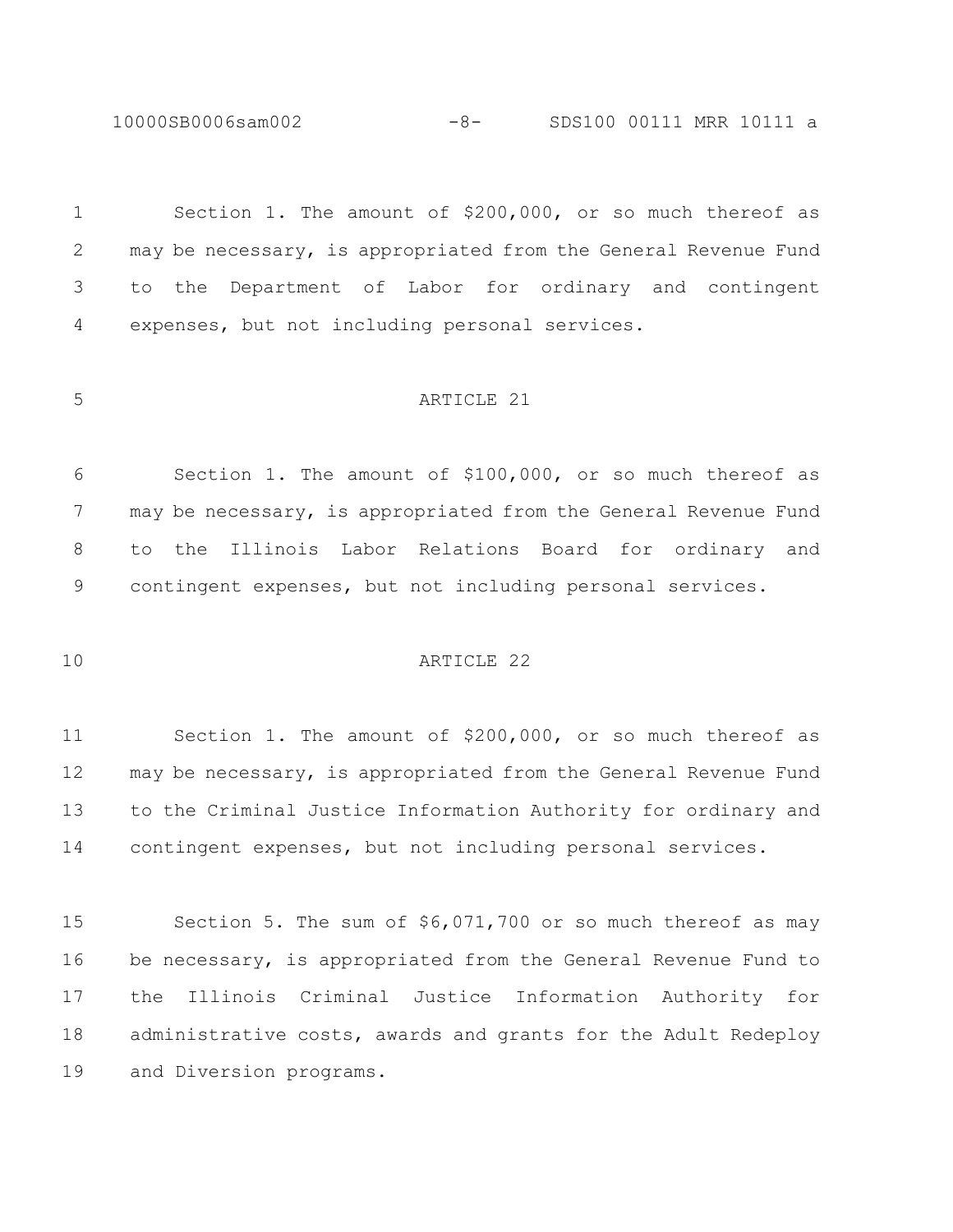10000SB0006sam002 -9- SDS100 00111 MRR 10111 a

| $\mathbf 1$ | Section 10. The amount of \$1,053,300, or so much thereof       |
|-------------|-----------------------------------------------------------------|
| 2           | as may be necessary, is appropriated from the General Revenue   |
| 3           | Fund to the Illinois Criminal Justice Information Authority for |
| 4           | the Illinois Family Violence Coordinating Council Program.      |
|             |                                                                 |
| 5           | Section 15. The sum of \$600,000, or so much thereof as may     |
| 6           | be necessary, is appropriated from the General Revenue Fund to  |
| 7           | the Illinois Criminal Justice Information Authority for the     |
| 8           | purpose of awarding grants, contracts, administrative expenses  |
| 9           | and all related costs for the Safe From the Start Program.      |
|             |                                                                 |
| 10          | ARTICLE 23                                                      |
|             |                                                                 |
| 11          | Section 1. The amount of \$30,000, or so much thereof as may    |
| 12          | be necessary, is appropriated from the General Revenue Fund to  |
| 13          | the Deaf and Hard of Hearing Commission for ordinary and        |
| 14          | contingent expenses, but not including personal services.       |
|             |                                                                 |
| 15          | ARTICLE 24                                                      |
|             |                                                                 |
| 16          | Section 1. The amount of \$500,000, or so much thereof as       |
| 17          | may be necessary, is appropriated from the General Revenue Fund |
| 18          | the Office of the Governor for ordinary and contingent<br>to    |

expenses, but not including personal services.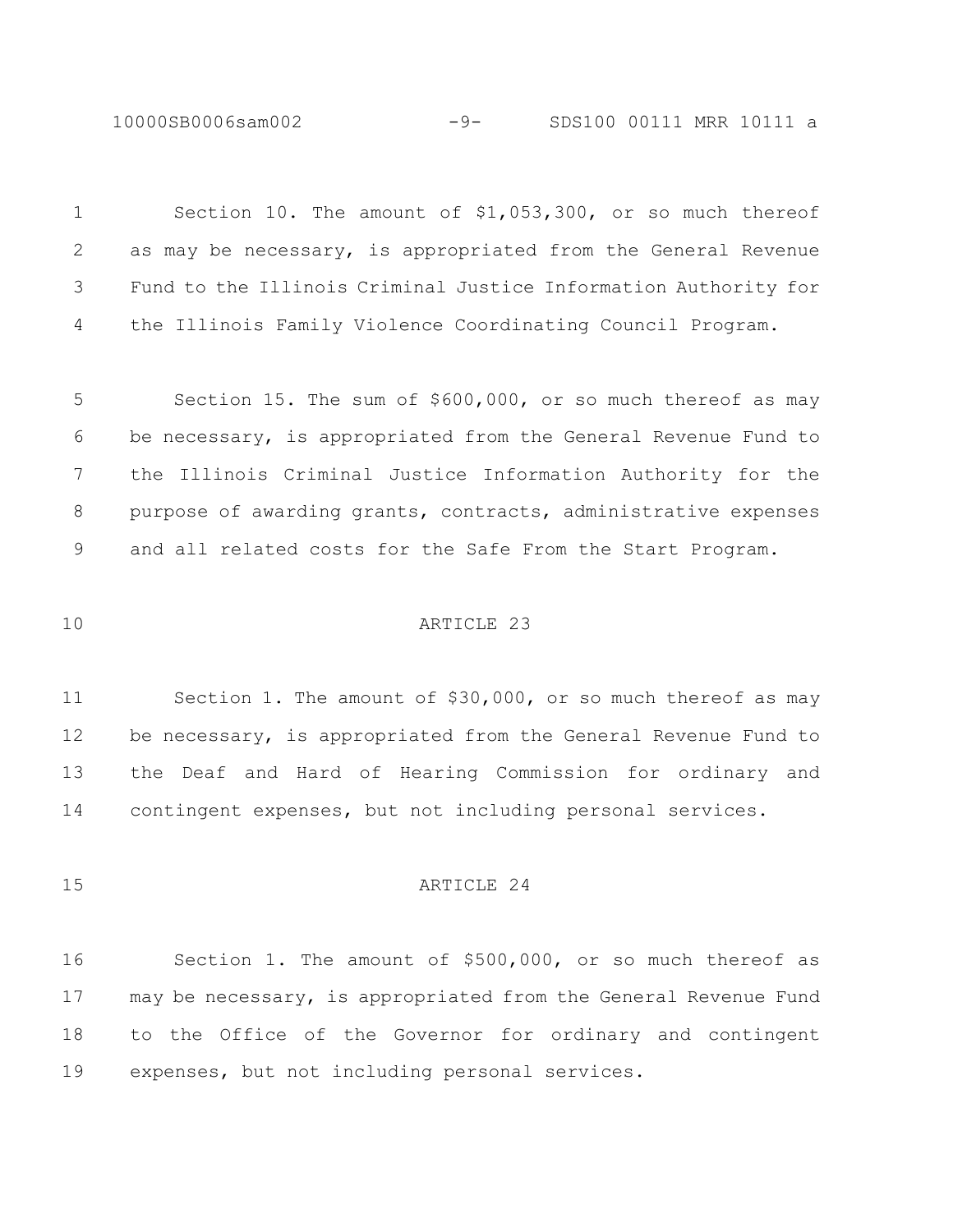1 ARTICLE 25

 Section 1. The amount of \$150,000, or so much thereof as may be necessary, is appropriated from the General Revenue Fund to the Office of the Lieutenant Governor for ordinary and contingent expenses, but not including personal services.

# ARTICLE 26

 Section 1. The amount of \$400,000, or so much thereof as 8 may be necessary, is appropriated from the General Revenue Fund to the Prisoner Review Board for ordinary and contingent expenses, but not including personal services.

## 11 ARTICLE 27

 Section 1. The amount of \$1,000,000, or so much thereof as may be necessary, is appropriated from the General Revenue Fund to the Illinois State Board of Education for ordinary and contingent expenses, but not including personal services.

#### **ARTICLE** 28

Section 1. The amount of \$639,000, or so much thereof as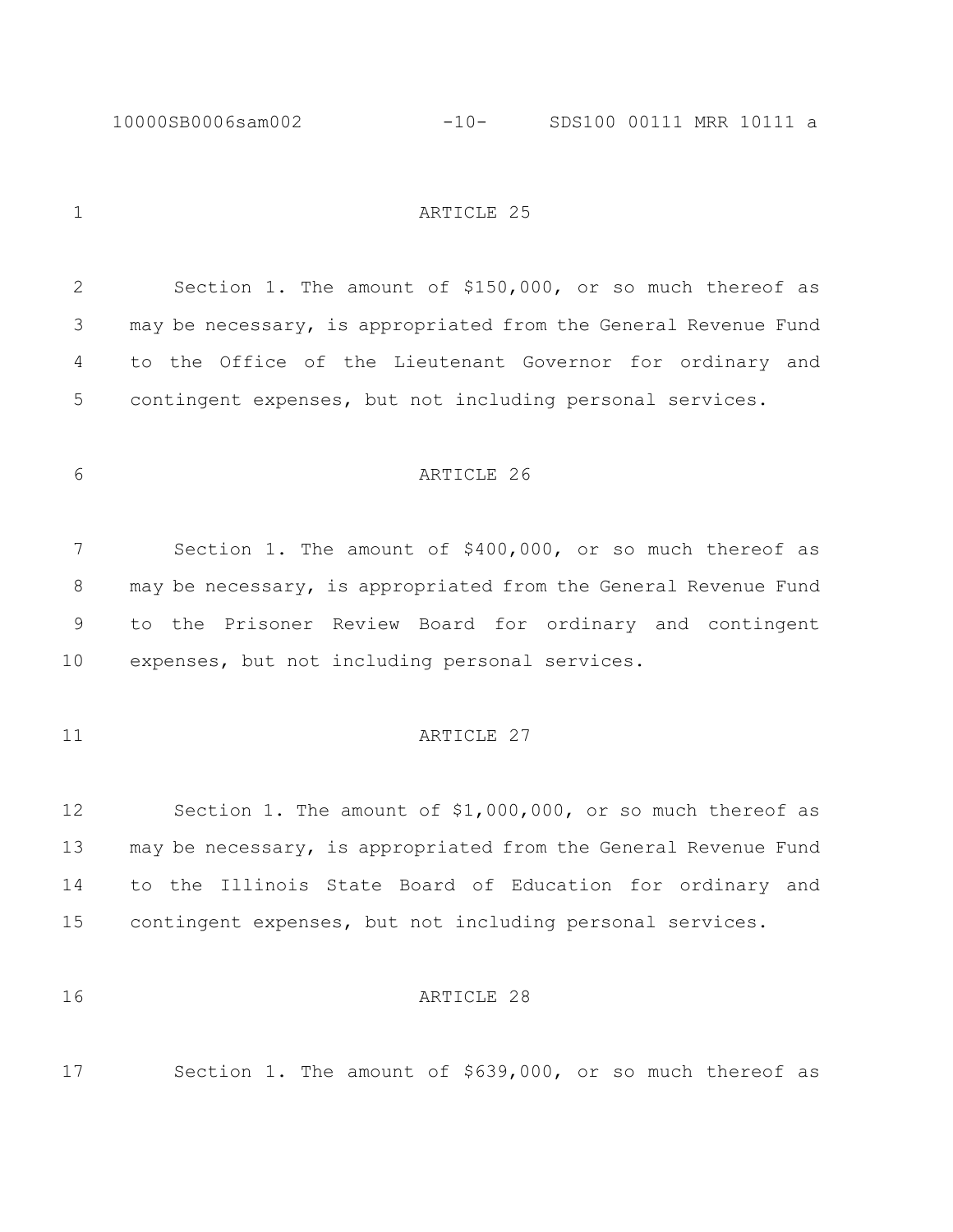may be necessary, is appropriated from the General Revenue Fund to the Illinois Community College Board for ordinary and contingent expenses, but not including personal services.

10000SB0006sam002 -11- SDS100 00111 MRR 10111 a

# ARTICLE 29

 Section 1. The amount of \$150,000, or so much thereof as may be necessary, is appropriated from the General Revenue Fund to the Executive Ethics Commission for ordinary and contingent expenses, but not including personal services.

## ARTICLE 30

 Section 1. The amount of \$150,000, or so much thereof as may be necessary, is appropriated from the General Revenue Fund to the Office of the Executive Inspector General for ordinary and contingent expenses, but not including personal services.

# ARTICLE 31

 Section 1. The amount of \$500,000, or so much thereof as may be necessary, is appropriated from the General Revenue Fund to the Department of Human Rights for ordinary and contingent expenses, but not including personal services.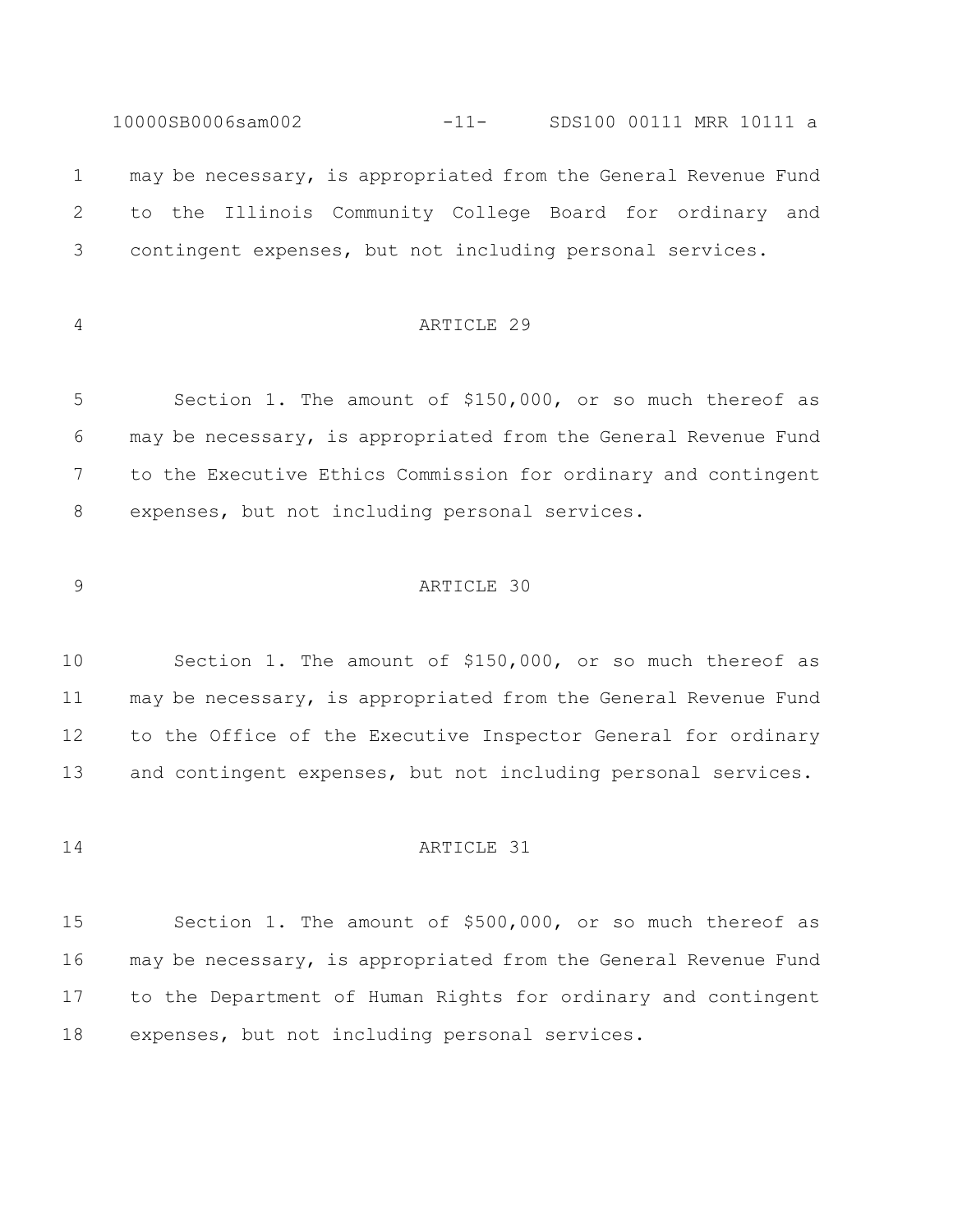#### 10000SB0006sam002 -12- SDS100 00111 MRR 10111 a

# 1 ARTICLE 32

 Section 1. The amount of \$150,000, or so much thereof as may be necessary, is appropriated from the General Revenue Fund to the Human Rights Commission for ordinary and contingent expenses, but not including personal services.

# ARTICLE 33

7 Section 1. The amount of \$25,000, or so much thereof as may be necessary, is appropriated from the General Revenue Fund to the Civil Service Commission for ordinary and contingent expenses, but not including personal services.

# 11 ARTICLE 34

 Section 1. The amount of \$230,000, or so much thereof as may be necessary, is appropriated from the General Revenue Fund to the State Universities Civil Service System for ordinary and contingent expenses, but not including personal services.

#### 16 ARTICLE 35

 Section 1. The amount of \$25,000, or so much thereof as may be necessary, is appropriated from the General Revenue Fund to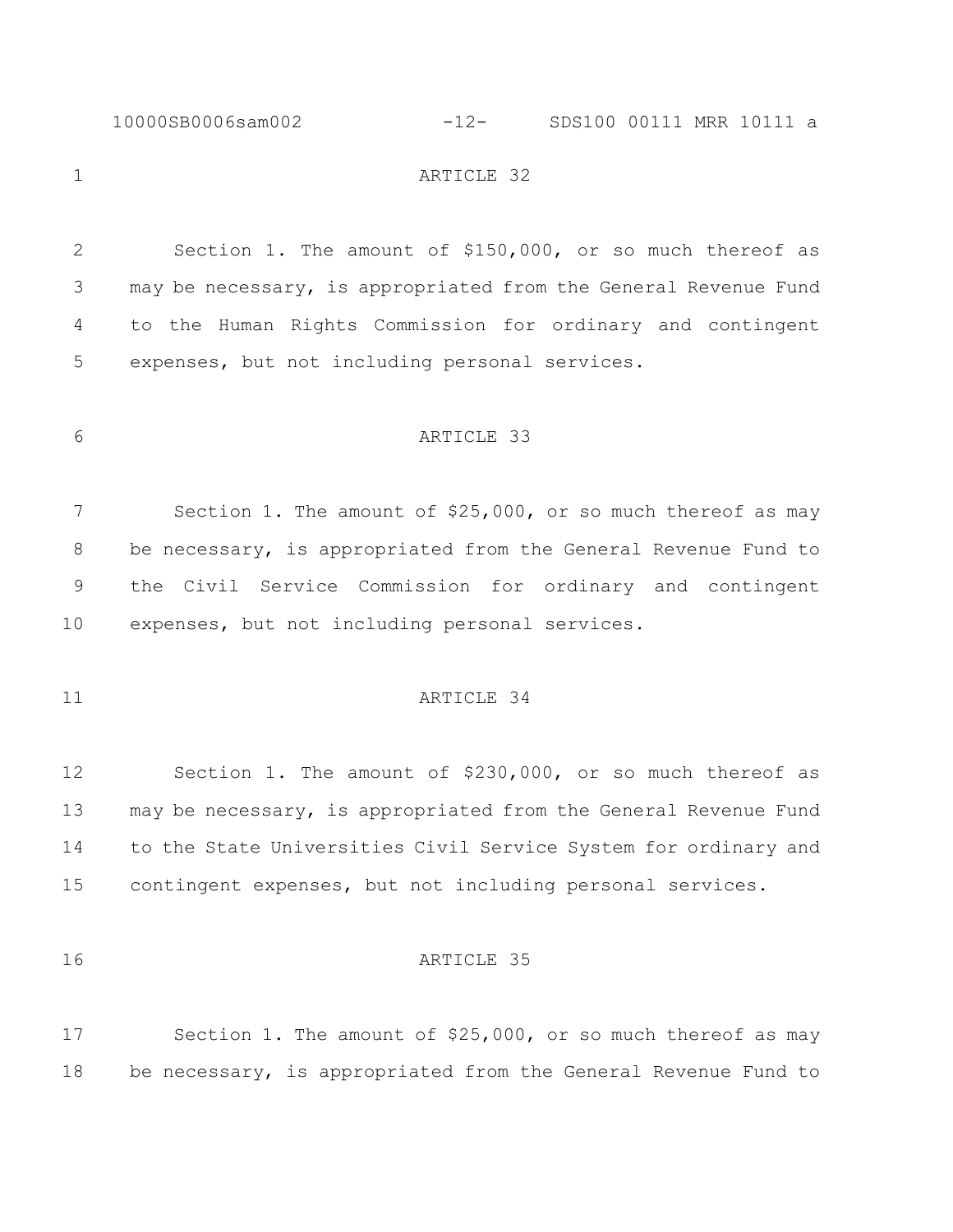10000SB0006sam002 -13- SDS100 00111 MRR 10111 a the Illinois Independent Tax Tribunal for ordinary and contingent expenses, but not including personal services.

ARTICLE 36

 Section 1. The amount of \$300,000 or so much thereof as may be necessary, is appropriated from the General Revenue Fund to the Office of the Attorney General for ordinary and contingent expenses and other disbursements, but not including personal services.

# ARTICLE 37

 Section 1. The amount of \$6,350,000 or so much thereof as may be necessary, is appropriated from the General Revenue Fund to the Office of the Treasurer for ordinary and contingent expenses, but not including personal services.

# ARTICLE 38

 Section 1. The amount of \$50,000 or so much thereof as may be necessary, is appropriated from the General Revenue Fund to the Court of Claims for ordinary and contingent expenses, but not including personal services.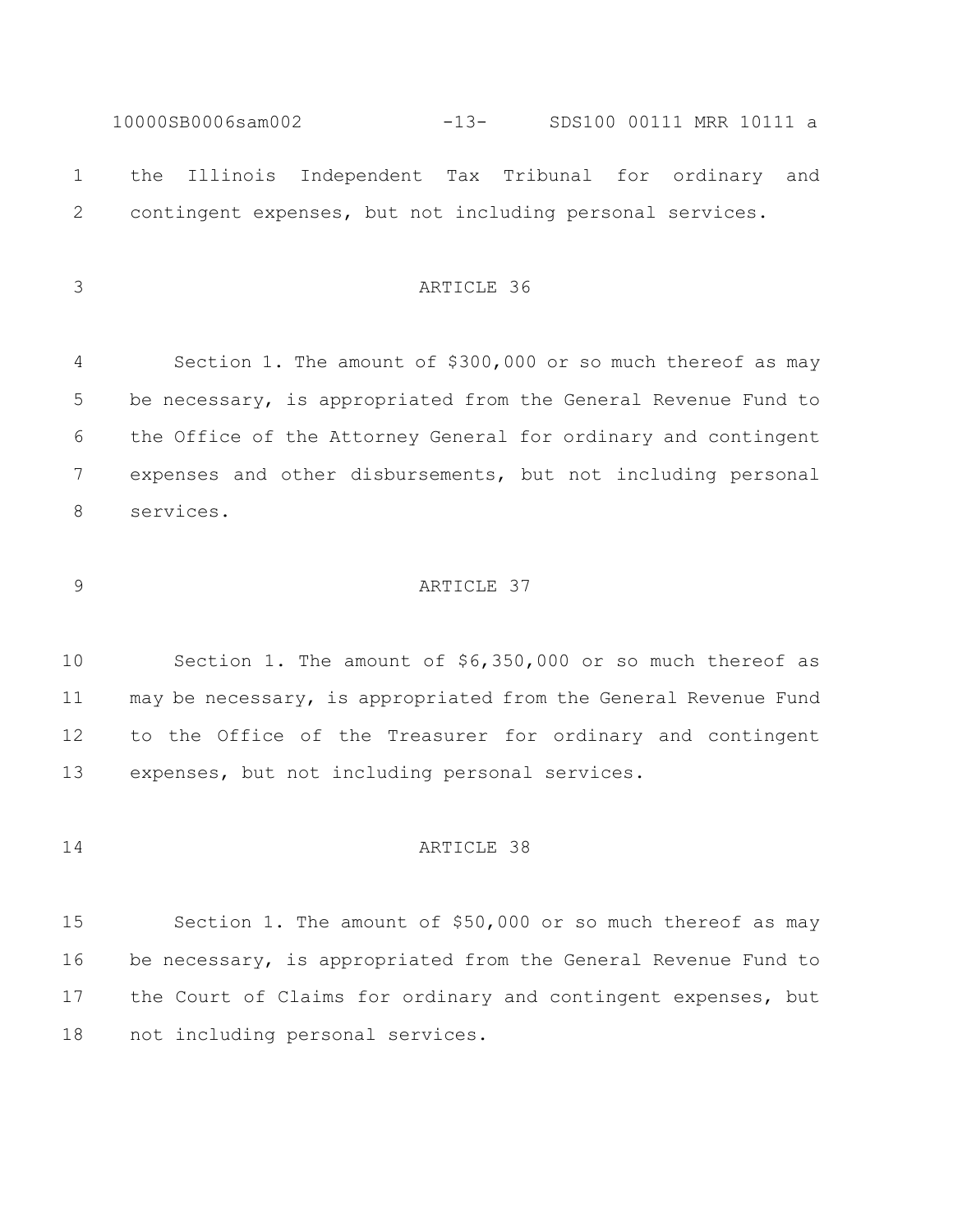10000SB0006sam002 -14- SDS100 00111 MRR 10111 a

1 ARTICLE 39

 Section 1. The amount of \$330,000 or so much thereof as may be necessary, is appropriated from the General Revenue Fund to the State Board of Elections for ordinary and contingent expenses, but not including personal services.

# ARTICLE 40

 Section 1. The amount of \$25,000 or so much thereof as may be necessary, is appropriated from the General Revenue Fund to the Procurement Policy Board for ordinary and contingent expenses, but not including personal services.

# 11 ARTICLE 41

 Section 5. The sum of \$10,000,000, or so much thereof as may be necessary, is appropriated from the Capital Development Fund to the Capital Development Board for a grant to Joliet Junior College for costs associated with construction of the City Center campus.

 Section 10. The sum of \$14,633,402, or so much thereof as may be necessary, is appropriated from the Capital Development Fund to the Capital Development Board for grants and other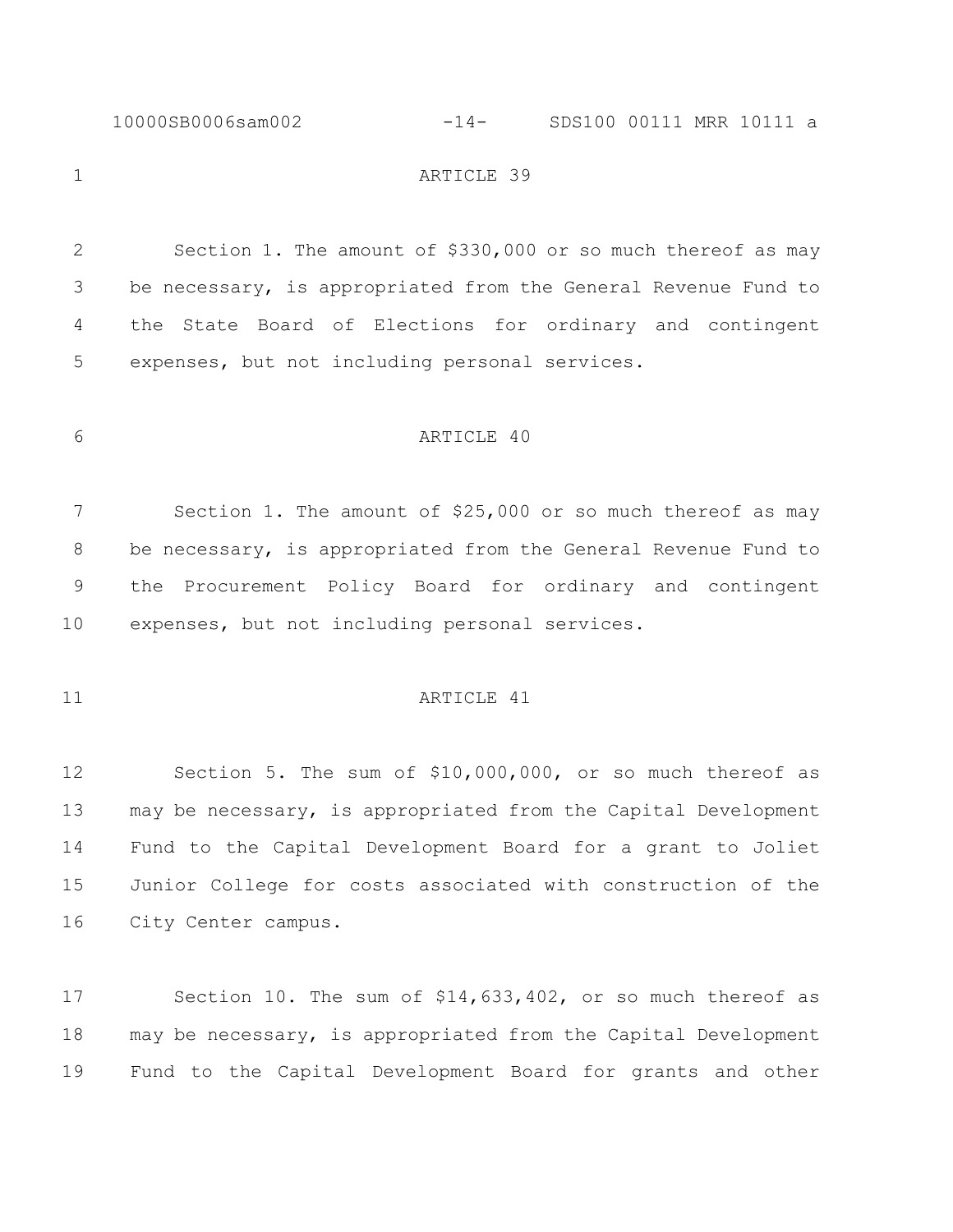10000SB0006sam002 -15- SDS100 00111 MRR 10111 a capital improvements awarded under the Community Health Center Construction Act.

 Section 15. The following named sums, or so much thereof as may be necessary, are appropriated from the Capital Development Fund to the Capital Development Board for the Illinois Community College Board for the projects hereinafter enumerated:

**B** ROCK VALLEY COLLEGE For the renovation or expansion 10 of classroom space, and 11 other capital improvements .........................11,000,000 South Suburban College For the planning and beginning of construction of an Allied Health Addition and other capital improvements .....................................15,860,000

 Section 20. The following named sums, or so much thereof as may be necessary, are appropriated from the Build Illinois Bond Fund to the Department of Commerce and Economic Opportunity for a grant to the Rockford District 205 for the project hereinafter enumerated:

 CICS ROCKFORD CHARTER PATRIOTS CENTER For acquisition, construction,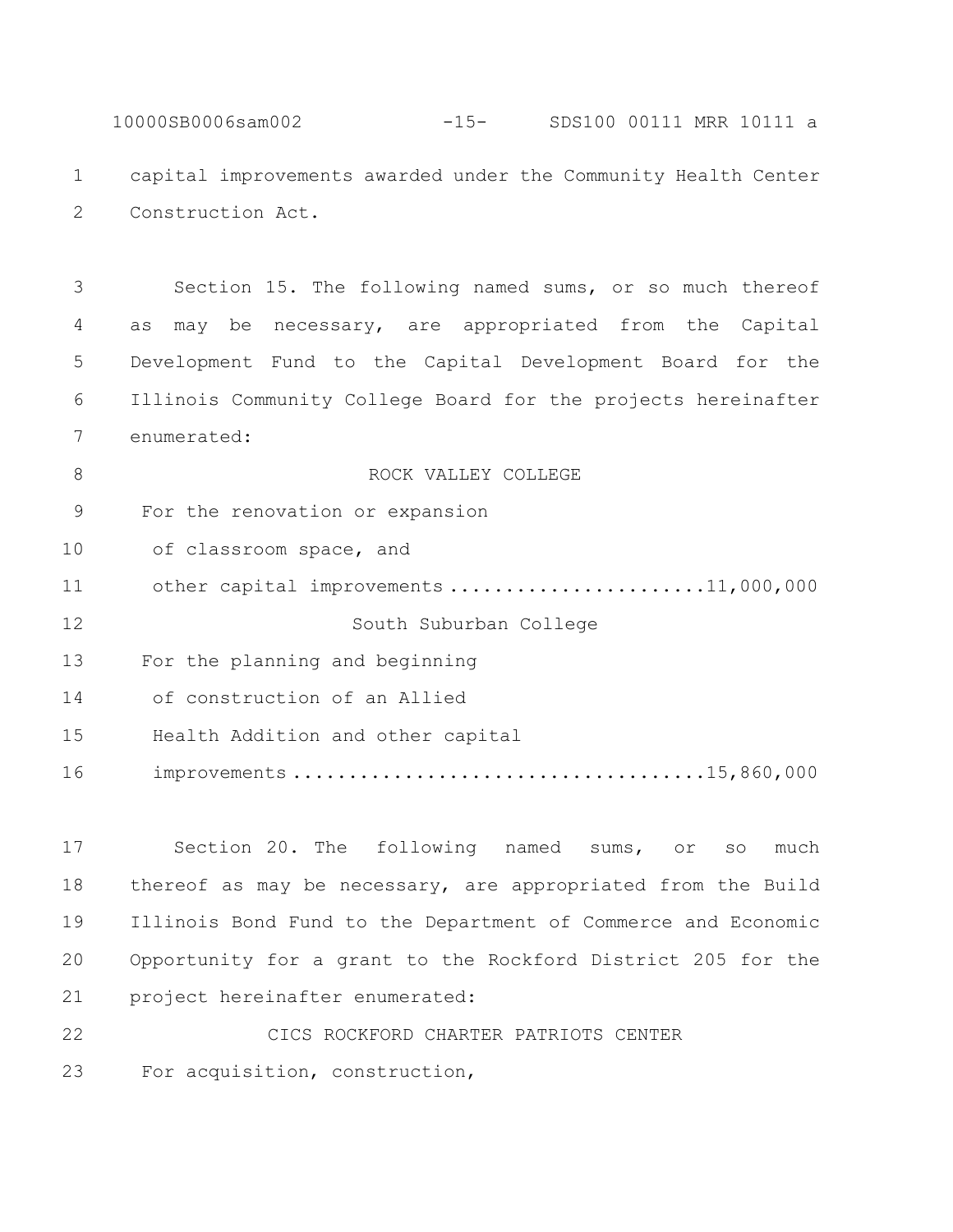10000SB0006sam002 -16- SDS100 00111 MRR 10111 a 1 rehabilitation, and renovation ........................500,000 

 Section 25. The sum of \$3,000,000, or so much thereof as may be necessary, is appropriated from the Build Illinois Bond Fund to the Department of Commerce and Economic Opportunity for a grant to Crossing Healthcare for costs associated with capital improvements.

 Section 30. The sum of \$2,000,000, or so much thereof as may be necessary, is appropriated from the Build Illinois Bond Fund to the Department of Commerce and Economic Opportunity for a grant awarded to Lawndale Christian Health Center for costs associated with capital improvements.

 Section 35. The sum of \$13,000,000, or so much thereof as may be necessary, is appropriated to the Department of Natural Resources from the Abandoned Mined Lands Reclamation Council Federal Trust Fund for grants and contracts to conduct research, planning and construction to eliminate hazards created by abandoned mines, and any other expenses necessary for emergency response.

 Section 40. The sum of \$22,260,390, or so much thereof as may be necessary, is appropriated to the Department of Natural Resources from the Abandoned Mined Lands Reclamation Council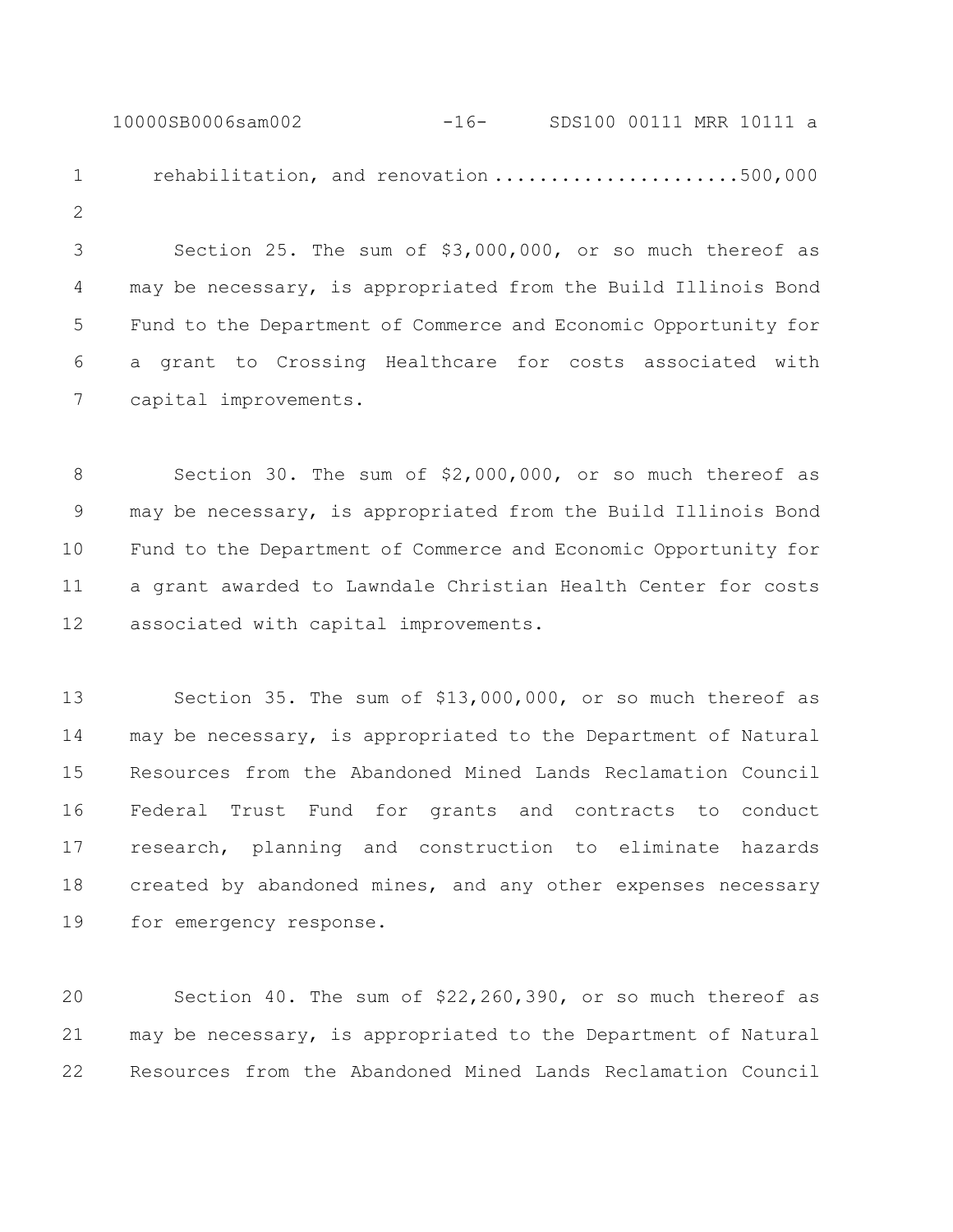10000SB0006sam002 -17- SDS100 00111 MRR 10111 a

 Federal Trust Fund for grants and contracts to conduct research, planning and construction to eliminate hazards created by abandoned mines, and any other expenses necessary for emergency response.

5 Section 45. The sum of \$24,541,832, or so much thereof as 6 may be necessary, is appropriated from the Capital Development 7 Fund to the Department of Natural Resources for expenditure by 8 the Office of Water Resources for projects at the approximate 9 cost set forth below: 10 Flood Hazard Mitigation – Statewide – 11 For cost sharing to acquire flood 12 prone structures, to implement 13 flood hazard mitigation plans, and 14 to acquire mitigation sites 15 associated with flood control projects ..........12,128,927 16 Flood Hazard Mitigation - For implementation 17 of flood hazard mitigation plans, and 18 acquisition of wetland and tree mitigation 19 sites for state and local joint 20 flood control projects in 21 cooperation with federal agencies, state 22 agencies, and units of local government, 23 in various counties ...............................8,079,294 24 Flood Mitigation - Disaster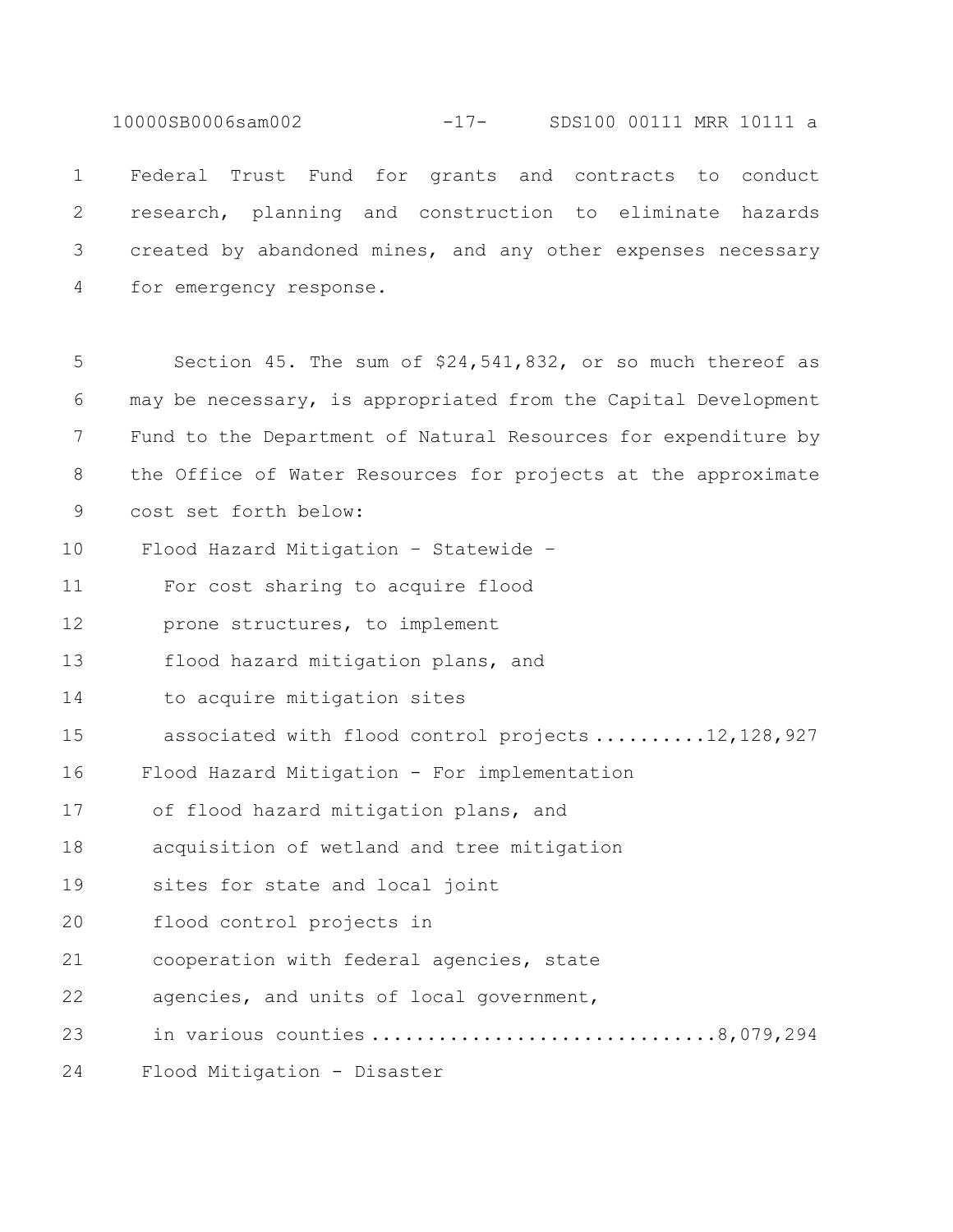10000SB0006sam002 -18- SDS100 00111 MRR 10111 a 1 Declaration Areas ................................ 4,333,611

 Section 50. The sum of \$25,602,298, or so much thereof as may be necessary, is appropriated from the Capital Development Fund to the Department of Natural Resources for expenditure by the Office of Water Resources for improvements needed at publicly-owned Dams for upgrading and rehabilitation of dams, spillways and supporting facilities, including dam removals and the required geotechnical investigations, preparation of plans and specifications, and the construction of the proposed rehabilitation to ensure reduced risk of injury to the public, and for needed repairs and improvements on and to waterways and infrastructure.

 Section 55. The sum of \$7,034,360, or so much thereof as may be necessary, is appropriated from the Capital Development Fund to the Department of Natural Resources for expenditure by the Office of Water Resources for improvements needed at publicly-owned Dams for upgrading and rehabilitation of dams, spillways and supporting facilities, including dam removals and the required geotechnical investigations, preparation of plans and specifications, and the construction of the proposed rehabilitation to ensure reduced risk of injury to the public, and for needed repairs and improvements on and to waterways and infrastructure.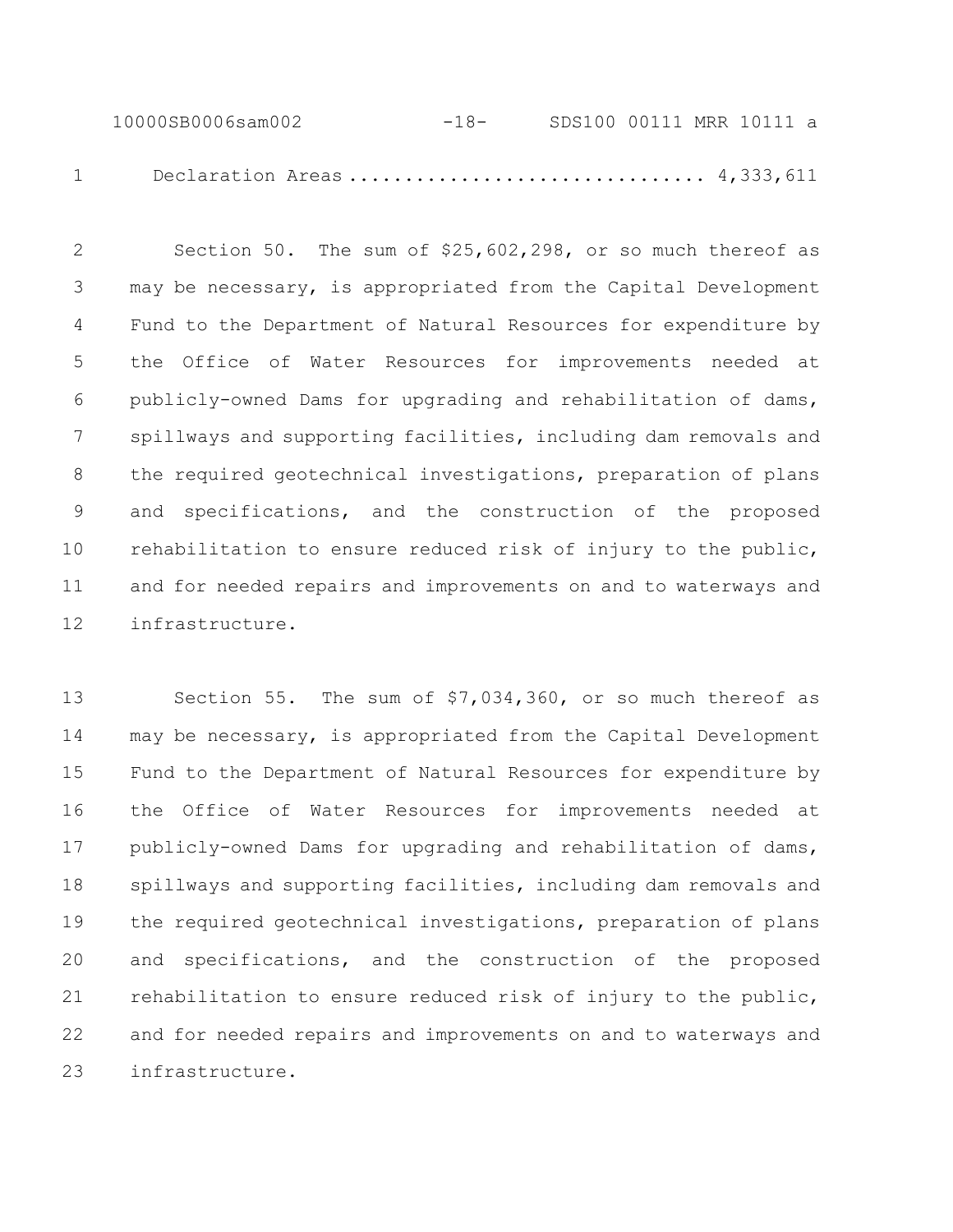Section 60. "AN ACT concerning appropriations", Public Act 99-0524, approved June 30, 2016, is amended by changing Section 290 of Article 166 as follows:

(P.A. 99-0524, Art. 166, Sec 290.)

5 Sec. 290. The sum of  $\frac{290}{782}$ , 734, 763, 734, 763, or so much thereof as may be necessary, and remains unexpended at the close of business on June 30, 2016, from the reappropriation heretofore made in Article 6, Section 70 of Public Act 99-0007, as amended, is reappropriated from the Transportation Bond Series B Fund to the Department of Transportation for construction costs, making grants and providing project assistance to the Regional Transportation Authority.

 Section 65. "AN ACT concerning appropriations", Public Act 99-0524, approved June 30, 2016, is amended by changing Section 300 of Article 166 as follows:

(P.A. 99-0524, Art. 166, Sec 300.)

17 Sec. 300. The sum of  $\frac{619,095,951}{609,095,951}$ , or so much thereof as may be necessary, and remains unexpended at the close of business on June 30, 2016, from the reappropriation heretofore made in Article 6, Section 80 of Public Act 99-0007, as amended, is reappropriated from the Transportation Bond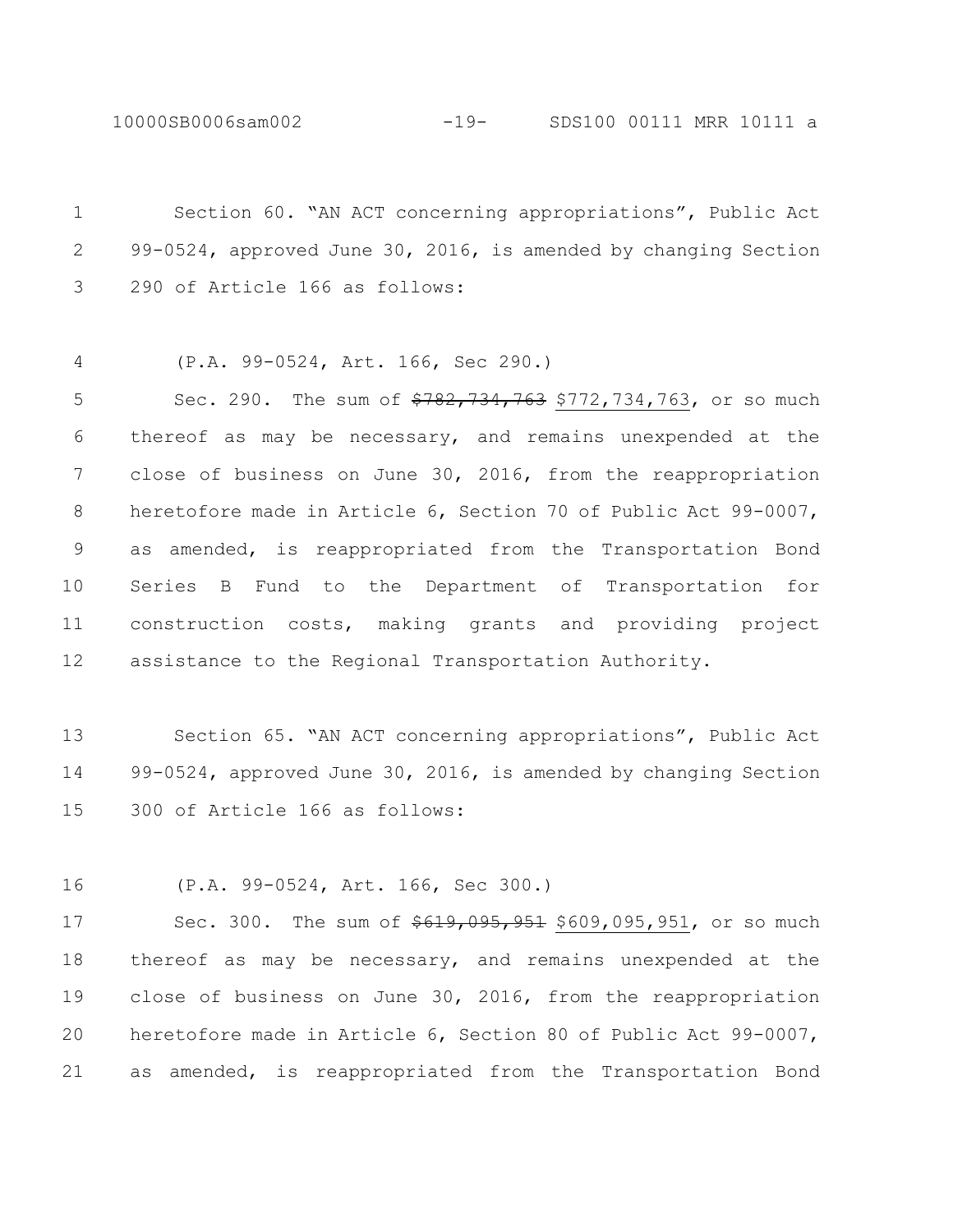10000SB0006sam002 -20- SDS100 00111 MRR 10111 a Series B Fund to the Department of Transportation for construction costs, making grants and providing project assistance to the Regional Transportation Authority.

 Section 70. "AN ACT concerning appropriations", Public Act 99-0524, approved June 30, 2016, is amended by adding Section 303 to Article 166 as follows:

 (P.A. 99-0524, Art. 166, Sec 303. new) 8 Sec. 303. The sum of \$20,000,000 or so much thereof as may be necessary, is appropriated from the Transportation Bond Series B Fund to the Department of Transportation for a grant to the Regional Transportation Authority for costs associated with construction of a Metra Station located at the intersection of 79th Street and Lowe Avenue in Chicago.

 Section 75. The sum of \$10,110,139, or so much thereof as may be necessary, is appropriated from the Build Illinois Bond Fund to the Secretary of State for capital grants to public libraries for permanent improvements.

#### 18 ARTICLE 42

 Section 5. The sum of \$5,000,000, or so much thereof as may be necessary, is appropriated from the General Revenue Fund to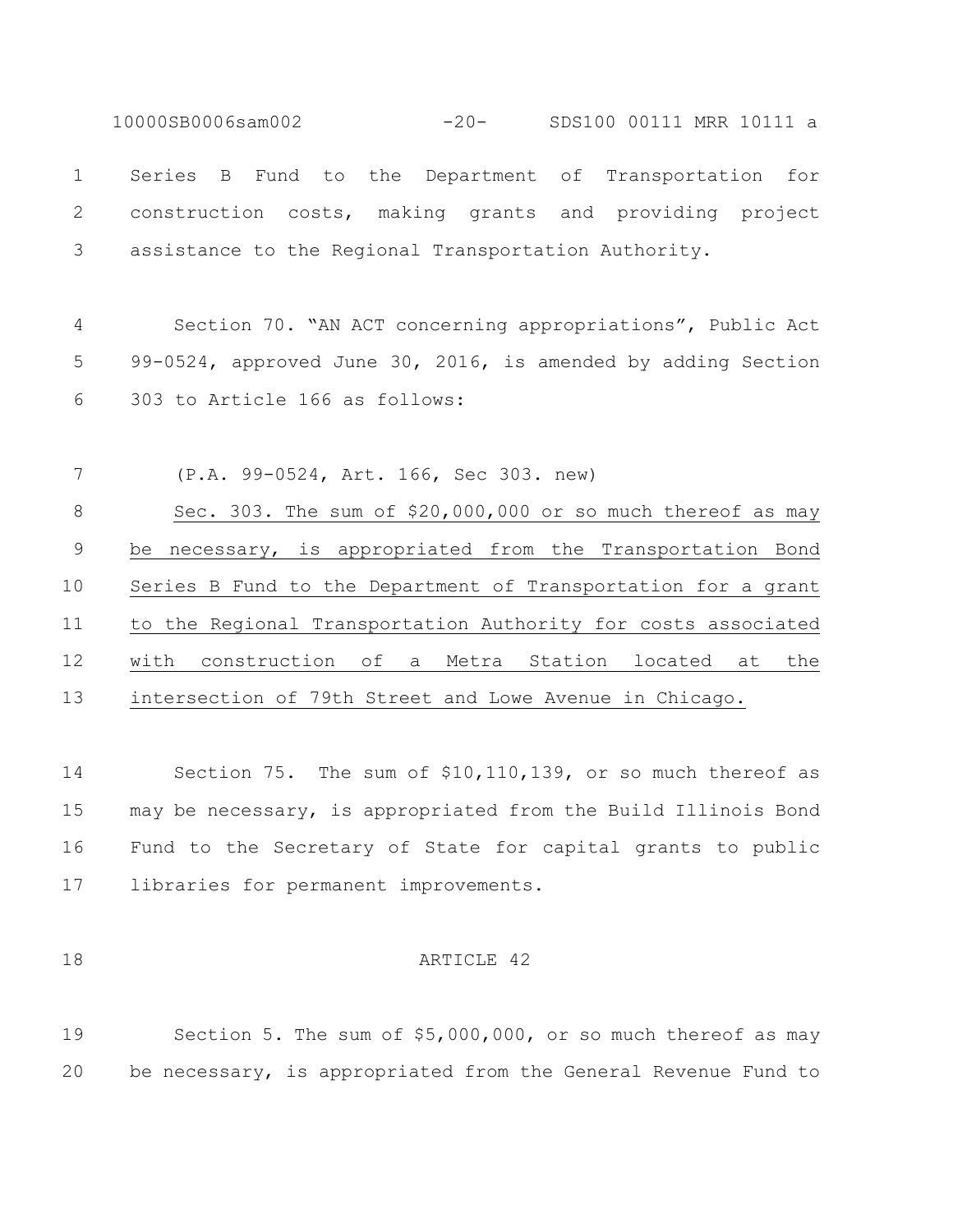10000SB0006sam002 -21- SDS100 00111 MRR 10111 a the Court of Claims for payment of line of duty awards. Section 10. The following named amounts are appropriated from the General Revenue Fund to the Court of Claims to pay claims in conformity with awards and recommendations made by the Court of Claims as follows: No. 15-CC-0076, Matthew Wojtaszek, unjust imprisonment ...........................................5,000 No. 15-CC-3248, Christopher Coleman, unjust imprisonment .........................................220,732 No. 15-CC-3467, Lewis Gardner, unjust imprisonment .........................................220,732 No. 15-CC-3468, Paul Phillips, unjust imprisonment .........................................220,732 No. 15-CC-3662, Michael Winston, unjust imprisonment .........................................188,423 No. 15-CC-3674, David Bates, unjust imprisonment .........................................188,423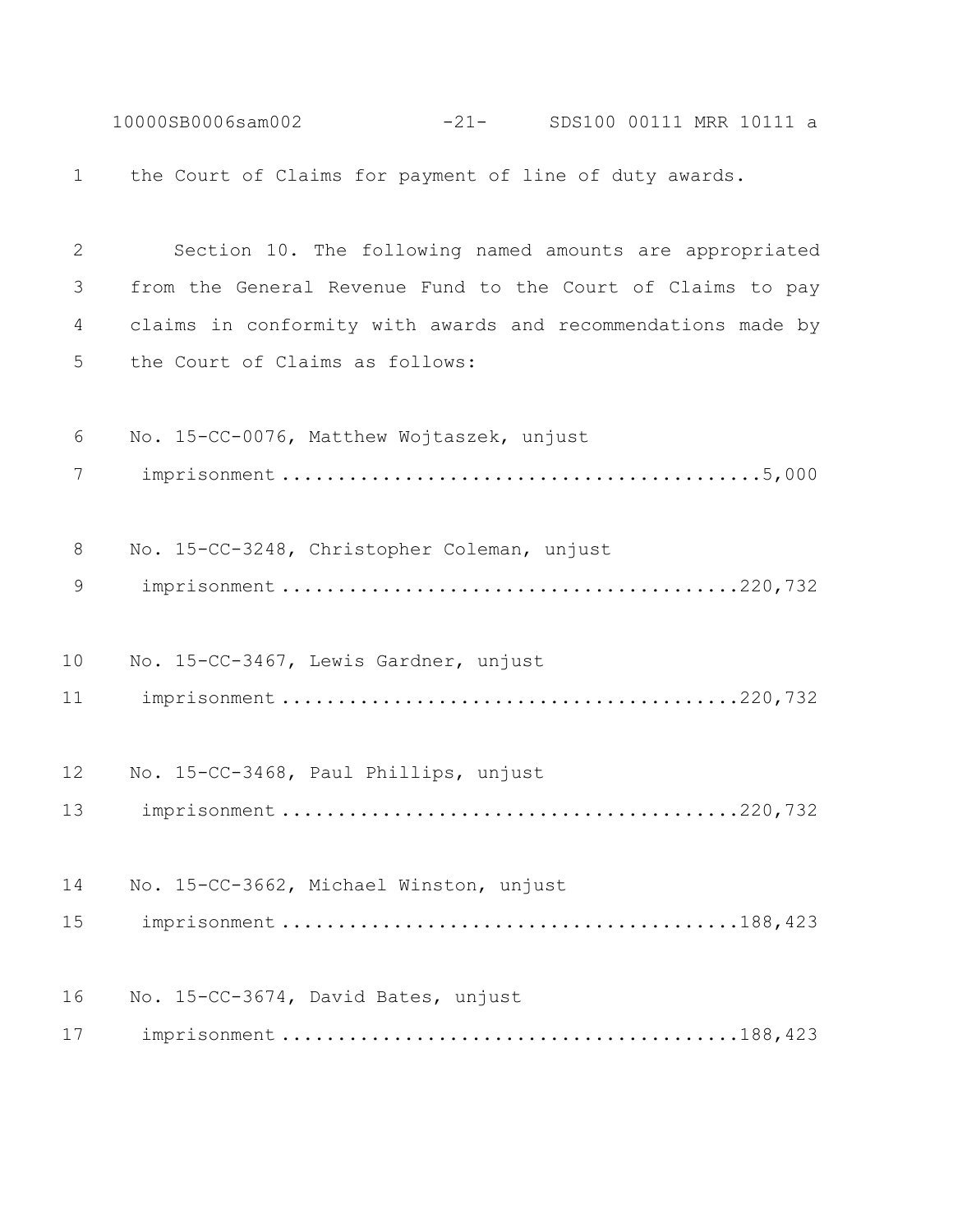|                | 10000SB0006sam002                       | $-22-$ | SDS100 00111 MRR 10111 a |  |  |
|----------------|-----------------------------------------|--------|--------------------------|--|--|
| $\mathbf 1$    | No. 15-CC-3946, Brian M. Kayer, unjust  |        |                          |  |  |
| $\overline{2}$ |                                         |        |                          |  |  |
| 3              | No. 16-CC-0001, Angel Gonzalez, unjust  |        |                          |  |  |
| 4              |                                         |        |                          |  |  |
| 5              | No. 16-CC-1334, Cortez Murphy, unjust   |        |                          |  |  |
| 6              |                                         |        |                          |  |  |
| 7              | No. 16-CC-2054, Daniel Andersen, unjust |        |                          |  |  |
| 8              |                                         |        |                          |  |  |
| 9              | No. 16-CC-2701 & 16-CC-3222, Ben Baker, |        |                          |  |  |
| 10             | unjust imprisonment 188,423             |        |                          |  |  |
| 11             | No. 16-CC-2773, Marcus Borne, unjust    |        |                          |  |  |
| 12             |                                         |        |                          |  |  |
| 13             | No. 16-CC-3219, Anthony Johnson, unjust |        |                          |  |  |
| 14             |                                         |        |                          |  |  |
| 15             | No. 16-CC-3269, Jermaine Walker, unjust |        |                          |  |  |
| 16             |                                         |        |                          |  |  |
| 17             | No. 17-CC-0522, Edward Bolden, unjust   |        |                          |  |  |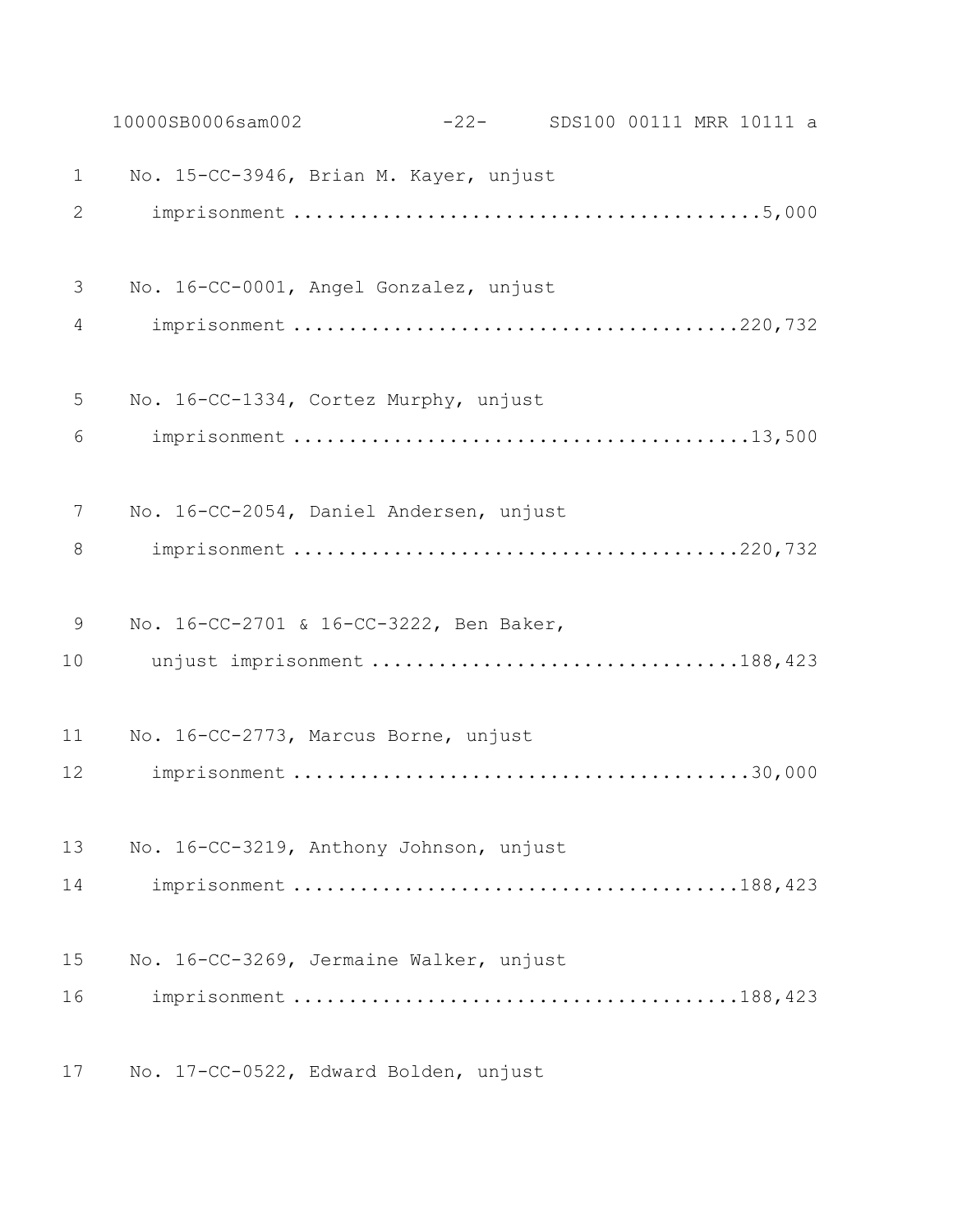10000SB0006sam002 -23- SDS100 00111 MRR 10111 a imprisonment ........................................220,732 No. 17-CC-0903, Mark Maxson, unjust imprisonment ........................................220,732 No. 17-CC-1007, Bernard Mims, unjust imprisonment ........................................188,423 No. 17-CC-2016, Teshome Campbell, unjust Imprisonment ........................................220,732 8 ARTICLE 43 Section 5. The following named amounts, or so much thereof as may be necessary, are appropriated for the ordinary and contingent expenses of the Department on Aging: DISTRIBUTIVE ITEMS OPERATIONS Payable from the General Revenue Fund: For Expenses of the Provisions of 16 the Statewide Centralized Abuse, Neglect, Financial Exploitation and Self-Neglect Act ...............................33,197,200 For Expenses of the Senior Employment Specialist Program ................................195,100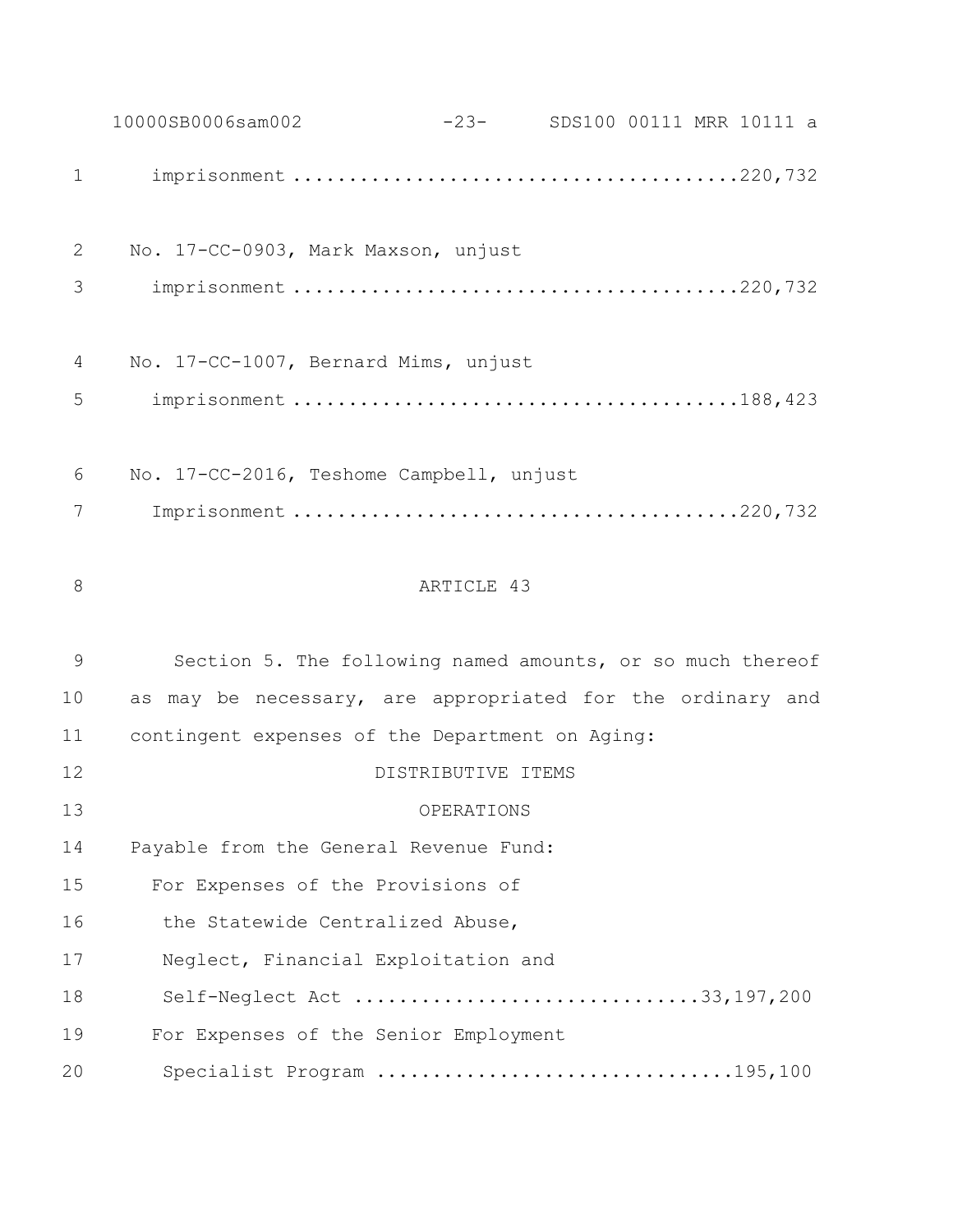10000SB0006sam002 -24- SDS100 00111 MRR 10111 a

| 1            | For Expenses of the Grandparents                |
|--------------|-------------------------------------------------|
| $\mathbf{2}$ | Raising Grandchildren Program 307,500           |
| 3            | For Specialized Training Program327,600         |
| 4            | For Expenses of the Illinois Department         |
| 5            | on Aging for Monitoring and Support             |
| 6            |                                                 |
| 7            | For Expenses of the Illinois                    |
| 8            |                                                 |
| 9            | For Administrative Expenses of the              |
| 10           | Senior Meal Program 700                         |
| 11           | For Benefits, Eligibility, Assistance           |
| 12           | and Monitoring 551,600                          |
| 13           | For the expenses of the Senior Helpline 163,200 |
| 14           | \$34,956,000<br>Total                           |
|              |                                                 |

 Section 10. The following named amounts, or so much thereof as may be necessary, respectively, are appropriated from the General Revenue Fund for the ordinary and contingent expenses of the Department on Aging:

 DISTRIBUTIVE ITEMS GRANTS-IN-AID For Grants for Retired Senior Volunteer Program .......565,600 For Planning and Service Grants to 23 Area Agencies on Aging .................................7,915,000

For Grants for the Foster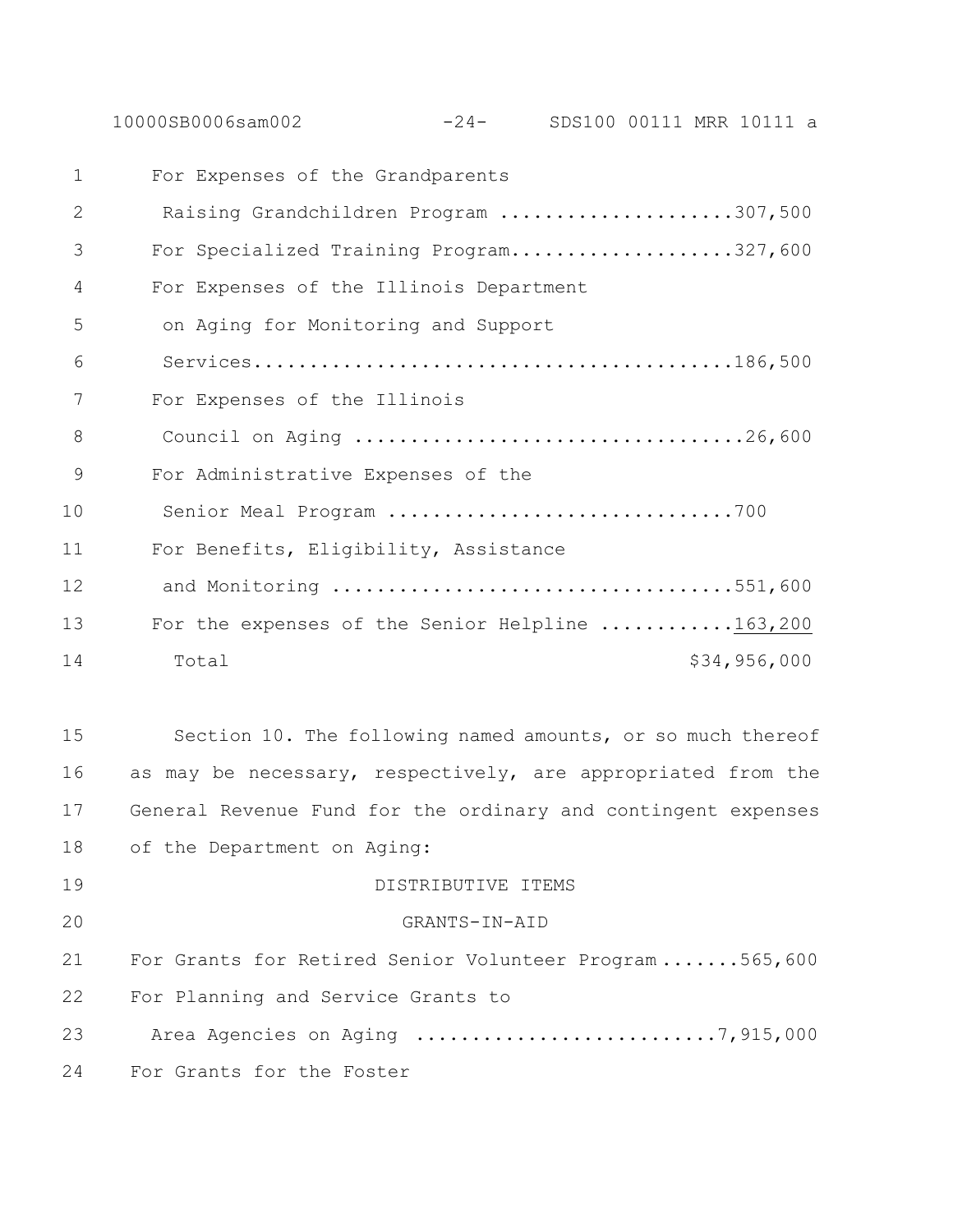10000SB0006sam002 -25- SDS100 00111 MRR 10111 a Grandparent Program .................................247,400 For Expenses to the Area Agencies on Aging for Long-Term Care Systems Development .........................................280,600 5 For the Ombudsman Program ............................8,514,900 For Grants for Community Based Services for equal distribution to each of the 13 8 Area Agencies on Aging ..............................1,445,000 9 Total \$18,968,500 Section 15. The following named amounts, or so much thereof as may be necessary, respectively, are appropriated for the ordinary and contingent expenses of the Department on Aging: DISTRIBUTIVE ITEMS COMMUNITY CARE Payable from General Revenue Fund: For grants and for administrative expenses associated with the purchase of services covered by the Community Care Program, including prior year costs ........46,311,400 For the Balancing Incentive Program ..............5,201,600 For grants and for administrative expenses associated with Comprehensive Case Coordination, including prior year costs ...........................................24,005,800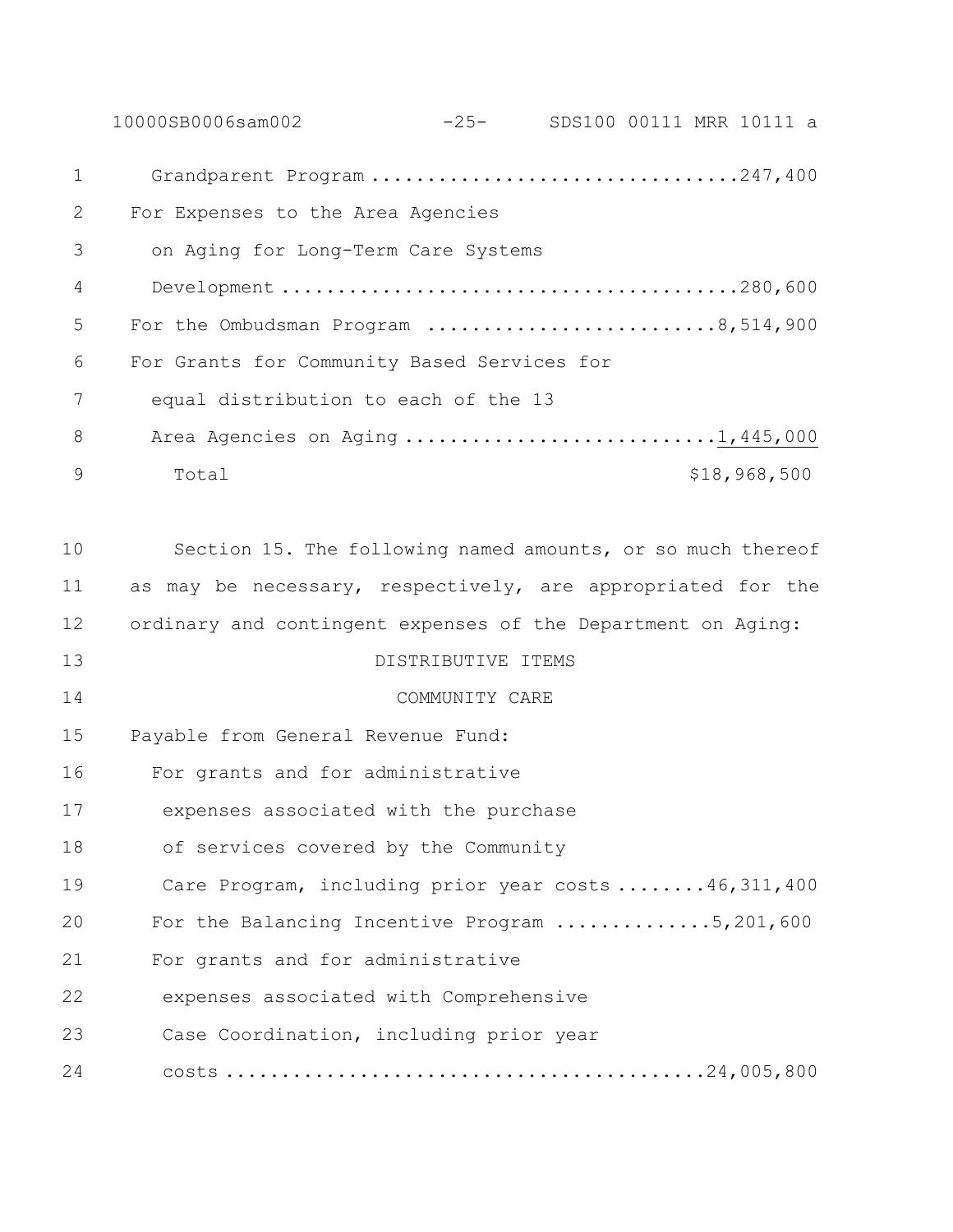10000SB0006sam002 -26- SDS100 00111 MRR 10111 a Payable from the Commitment to Human Services Fund: For grants and for administrative expenses associated with the purchase of services covered by the Community Care Program, including prior year costs ...........294,000,000 ARTICLE 44 Section 5. The following named amounts, or so much thereof as may be necessary, are appropriated to the Department of Public Health for the objects and purposes hereinafter named: OFFICE OF HEALTH PROMOTION Payable from the General Revenue Fund: For Grants for Vision and Hearing Screening Programs ................................. 683,400 Section 10. The following named amounts, or so much thereof as may be necessary, are appropriated to the Department of Public Health for expenses of programs related to Acquired Immunodeficiency Syndrome (AIDS) and Human Immunodeficiency Virus (HIV): OFFICE OF HEALTH PROTECTION: AIDS/HIV Payable from the General Revenue Fund: 22 For Expenses of AIDS/HIV Education, 23 Drugs, Services, Counseling, Testing,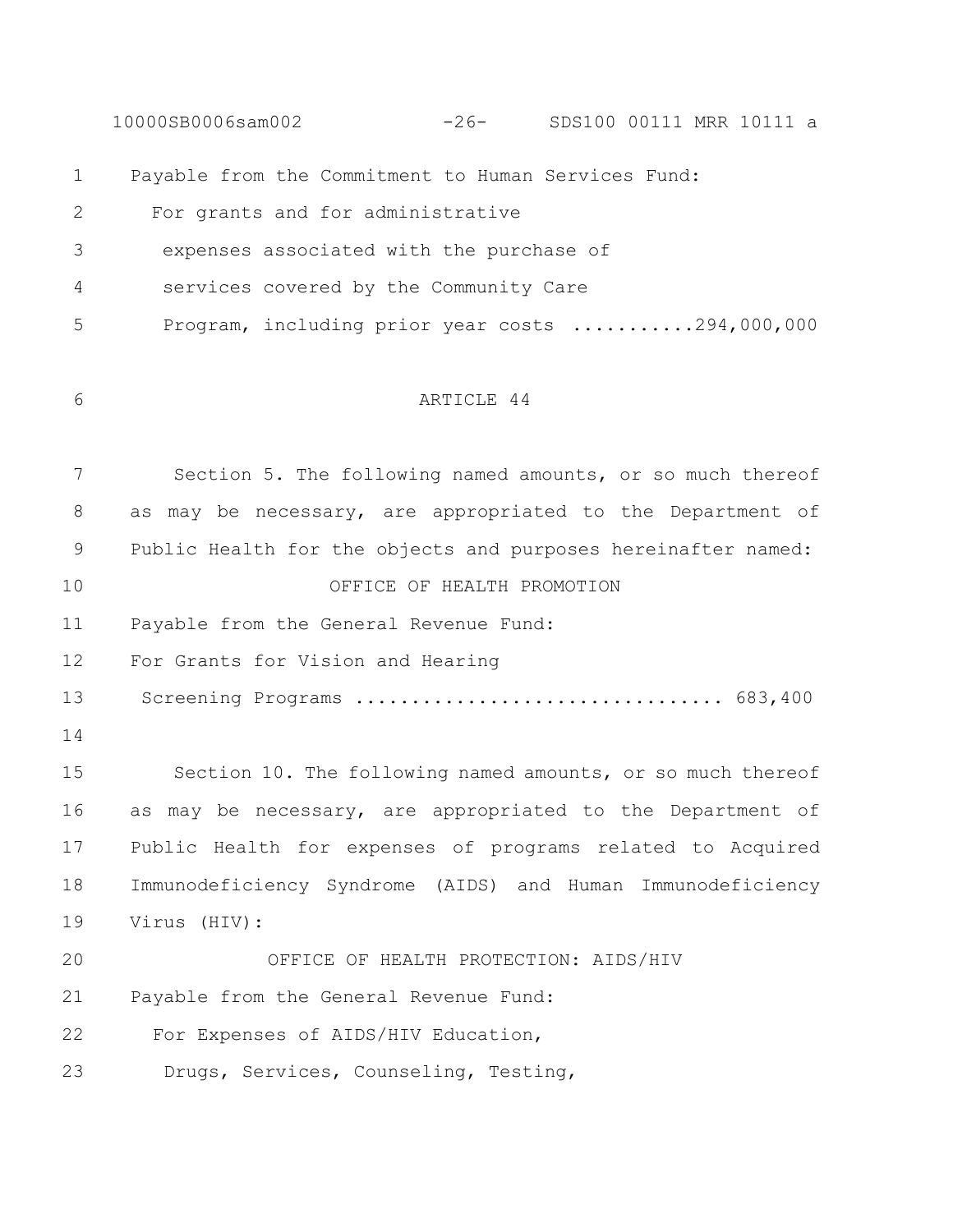10000SB0006sam002 -27- SDS100 00111 MRR 10111 a

| $\mathbf 1$  | Outreach to Minority populations, costs                       |
|--------------|---------------------------------------------------------------|
| $\mathbf{2}$ | associated with correctional facilities                       |
| 3            | Referral and Partner Notification                             |
| 4            | (CTRPN), and Patient and Worker                               |
| 5            | Notification pursuant to Public                               |
| 6            |                                                               |
| 7            | Section 15. The following named amounts, or as much thereof   |
| 8            | as may be necessary, are appropriated to the Department of    |
| 9            | Public Health for the objects and purposes hereinafter named: |
| 10           | OFFICE OF WOMEN'S HEALTH                                      |
| 11           | Payable from the General Revenue Fund:                        |
| 12           | For Expenses for Breast and Cervical                          |
| 13           | Cancer Screenings, minority outreach,                         |
| 14           | and other Related Activities  6,916,300                       |
| 15           | For grants for the extension and provision                    |
| 16           | of perinatal services for premature                           |
| 17           | and high-risk infants and their mothers 2,005,400             |
| 18           | Section 20. The following named amounts, or as much thereof   |
| 19           | as may be necessary, are appropriated to the Department of    |
| 20           | Public Health for the objects and purposes hereinafter named: |
| 21           | OFFICE OF WOMEN'S HEALTH                                      |
| 22           | Payable from the General Revenue Fund:                        |
| 23           | For Expenses associated with School Health                    |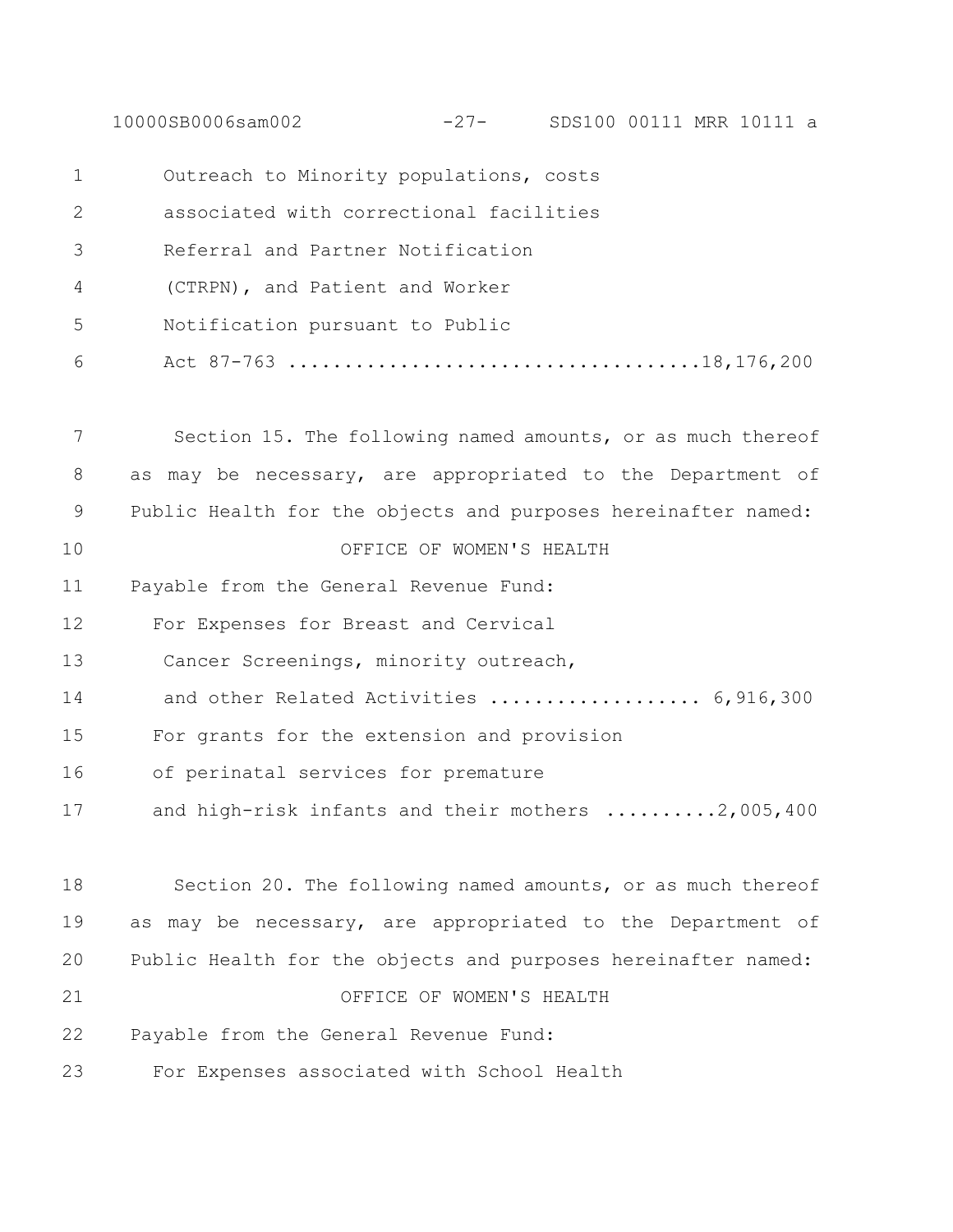10000SB0006sam002 -28- SDS100 00111 MRR 10111 a Centers ..........................................1,179,900 2 For Grants to Family Planning Programs 3 for Contraceptive Services ..........................846,800

## ARTICLE 45

 Section 5. The following named amounts, or so much thereof as may be necessary, respectively, for the objects and purposes hereinafter named, are appropriated to the Department of Human Services for income assistance and related distributive purposes, including such Federal funds as are made available by the Federal Government for the following purposes:

 GRANTS-IN-AID Payable from General Revenue Fund: For Grants and for Administrative 15 Expenses associated with Refugee 16 Social Services ....................................204,000

DISTRIBUTIVE ITEMS

 Section 10. The following named sums, or so much thereof 18 as may be necessary, respectively, for the purposes hereinafter named, are appropriated to the Department of Human Services for Grants-In-Aid and Purchased Care in its various regions pursuant to Sections 3 and 4 of the Community Services Act and 22 the Community Mental Health Act: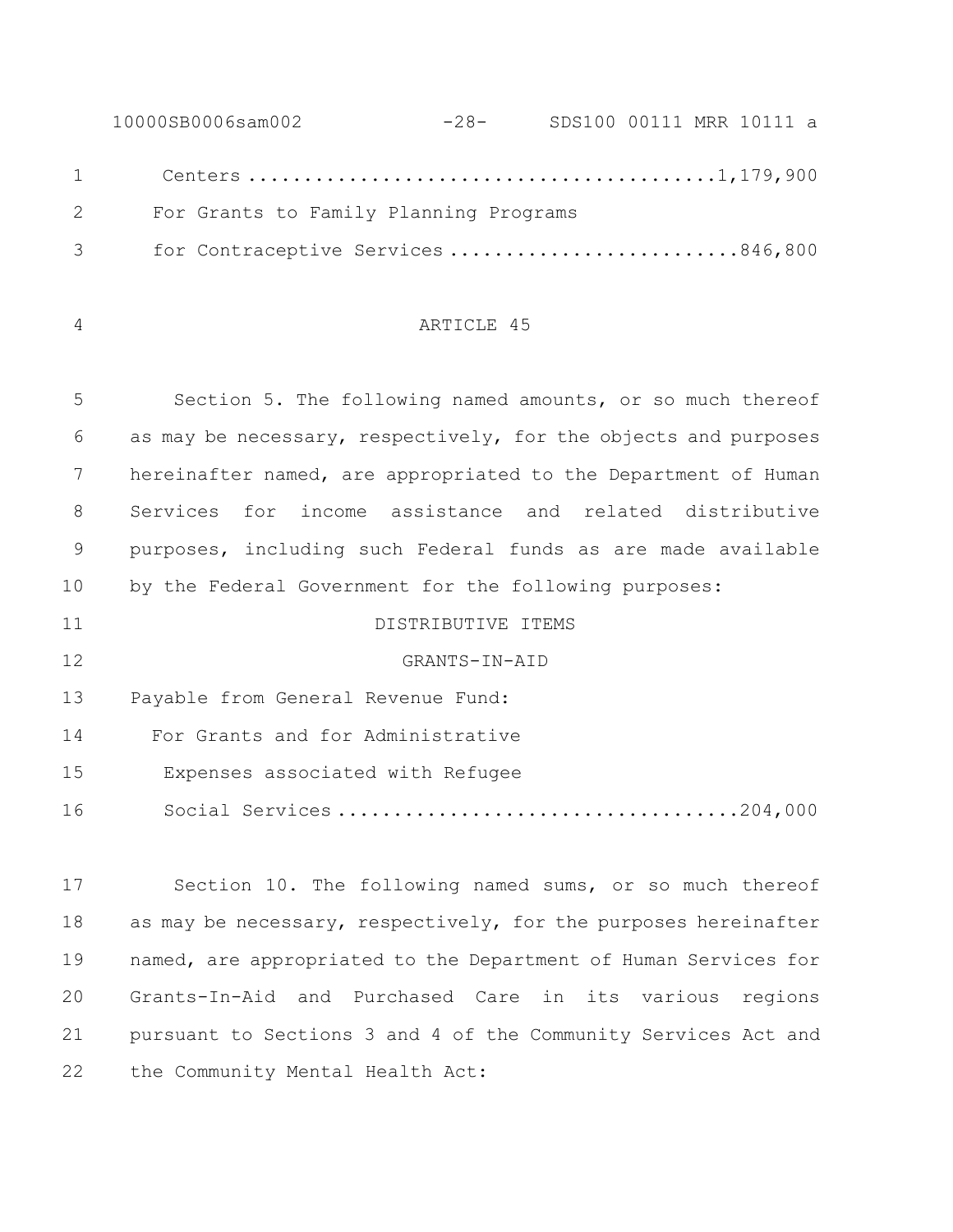10000SB0006sam002 -29- SDS100 00111 MRR 10111 a

1 MENTAL HEALTH GRANTS AND PROGRAM SUPPORT 2 GRANTS-IN-AID AND PURCHASED CARE 3 Payable from the General Revenue Fund: 4 For all costs and administrative expenses for Community 5 Service Programs for Persons with Mental Illness; Child 6 and Adolescent Mental Health Programs; Community Hospital 7 Inpatient & Psych Services; Eligibility and Disposition 8 Assessment; Jail Data Link Project; Juvenile Justice 9 Trauma Program; Regions Special Consumer 10 Supports & Mental Health Services; Rural Behavioral Health 11 Access; Supported Residential; the Living Room; 12 and all other Services to 13 persons with Mental Illness ....................89,120,800 14 For costs associated with the Purchase and 15 Disbursement of Psychotropic Medications 16 for Mentally Ill Clients in the Community .......1,928,800 17 For Supportive MI Housing ........................16,313,700 18 For the costs associated with Mental Health 19 Balancing Incentive Programs .....................3,205,100

 Section 15. The following named amounts, or so much thereof as may be necessary, respectively, are appropriated for the 22 objects and purposes hereinafter named, to the Department of Human Services:

24 ADDICTION TREATMENT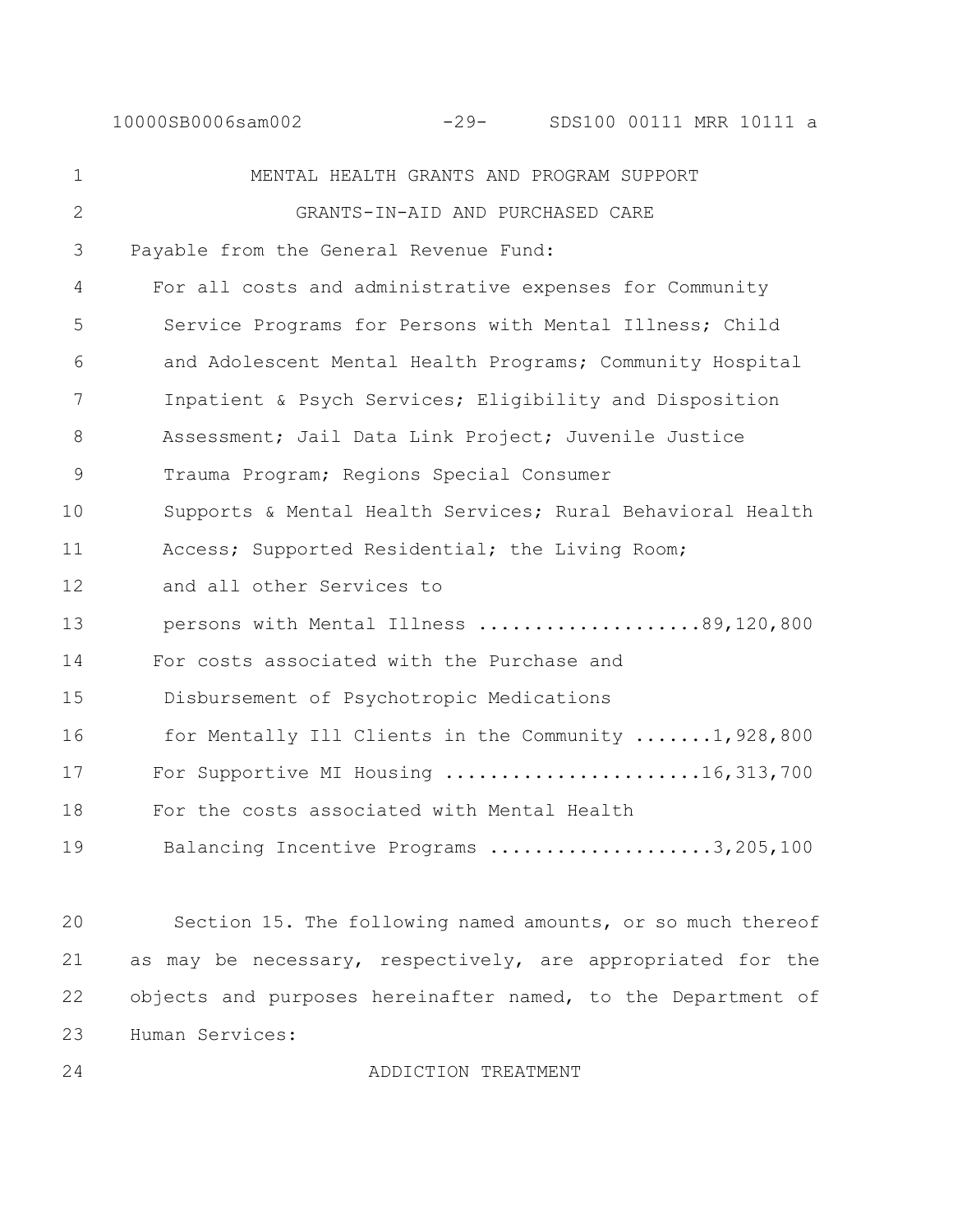| GRANTS-IN-AID                                                   |
|-----------------------------------------------------------------|
| Payable from the General Revenue Fund:                          |
| For costs associated with Community                             |
| Based Addiction Treatment Services 36,508,500                   |
| For costs associated with Addiction                             |
| Treatment Services for Special Populations 5,387,400            |
|                                                                 |
| Section 20. The sum of \$512,500, or as much thereof is         |
| necessary is appropriated from the General Revenue Fund to the  |
| Department of Human Services for a pilot program to study uses  |
| and effects of medication assisted treatments for addiction and |
| for the prevention of relapse to opioid dependence in publicly- |
| funded treatment program.                                       |
|                                                                 |
| Section 25. The following named amounts, or so much thereof     |
| as may be necessary, respectively, are appropriated to the      |
| Department of Human Services:                                   |
| REHABILITATION SERVICES BUREAUS                                 |
| GRANTS-IN-AID                                                   |
| Payable from the General Revenue Fund:                          |
| For Case Services to Individuals 9,174,700                      |
| For all costs associated with the Rehabilitation                |
| Services Balancing Incentive Programs2,313,500                  |
| For Grants to Independent Living Centers 4, 403, 900            |
| For Independent Living Older Blind Grant 137,500                |
|                                                                 |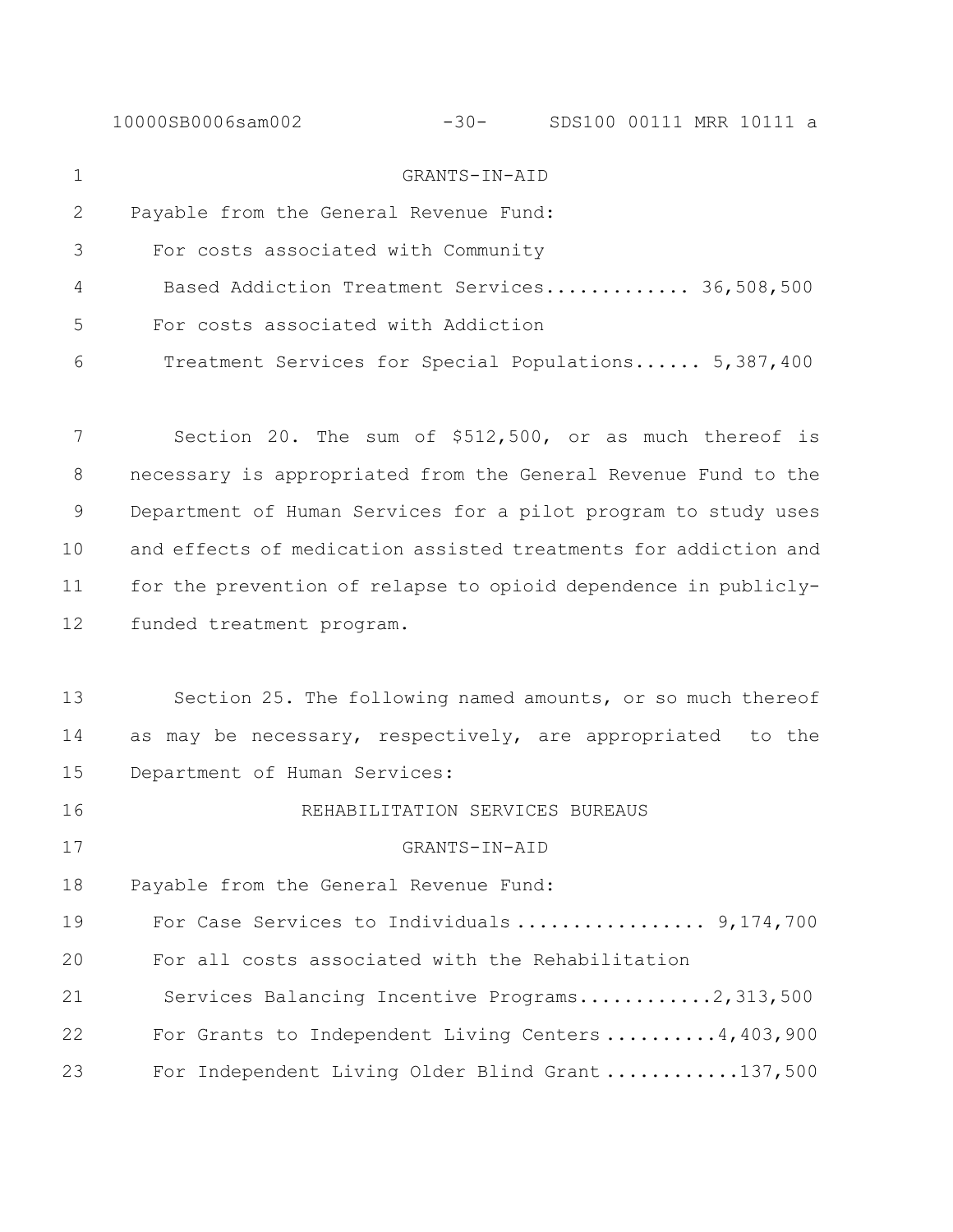10000SB0006sam002 -31- SDS100 00111 MRR 10111 a

For Federal match for Supported Employment

2 Programs ...........................................104,500

 Section 30. The following named sums, or so much thereof as may be necessary, respectively, are appropriated to the Department of Human Services for the purposes hereinafter named:

 FAMILY AND COMMUNITY SERVICES Payable from the General Revenue Fund: 9 For Expenses for the Development and 10 Implementation of Cornerstone .....................194,200

 Section 35. The following named amounts, or so much thereof 12 as may be necessary, respectively, for the objects hereinafter named, are appropriated to the Department of Human Services for Family and Community Services and related distributive purposes, including such Federal funds as are made available by the Federal government for the following purposes: FAMILY AND COMMUNITY SERVICES GRANTS-IN-AID Payable from the General Revenue Fund: 20 For Grants and administrative expenses 21 for Programs to Reduce 22 Infant Mortality, provide 23 Case Management and Outreach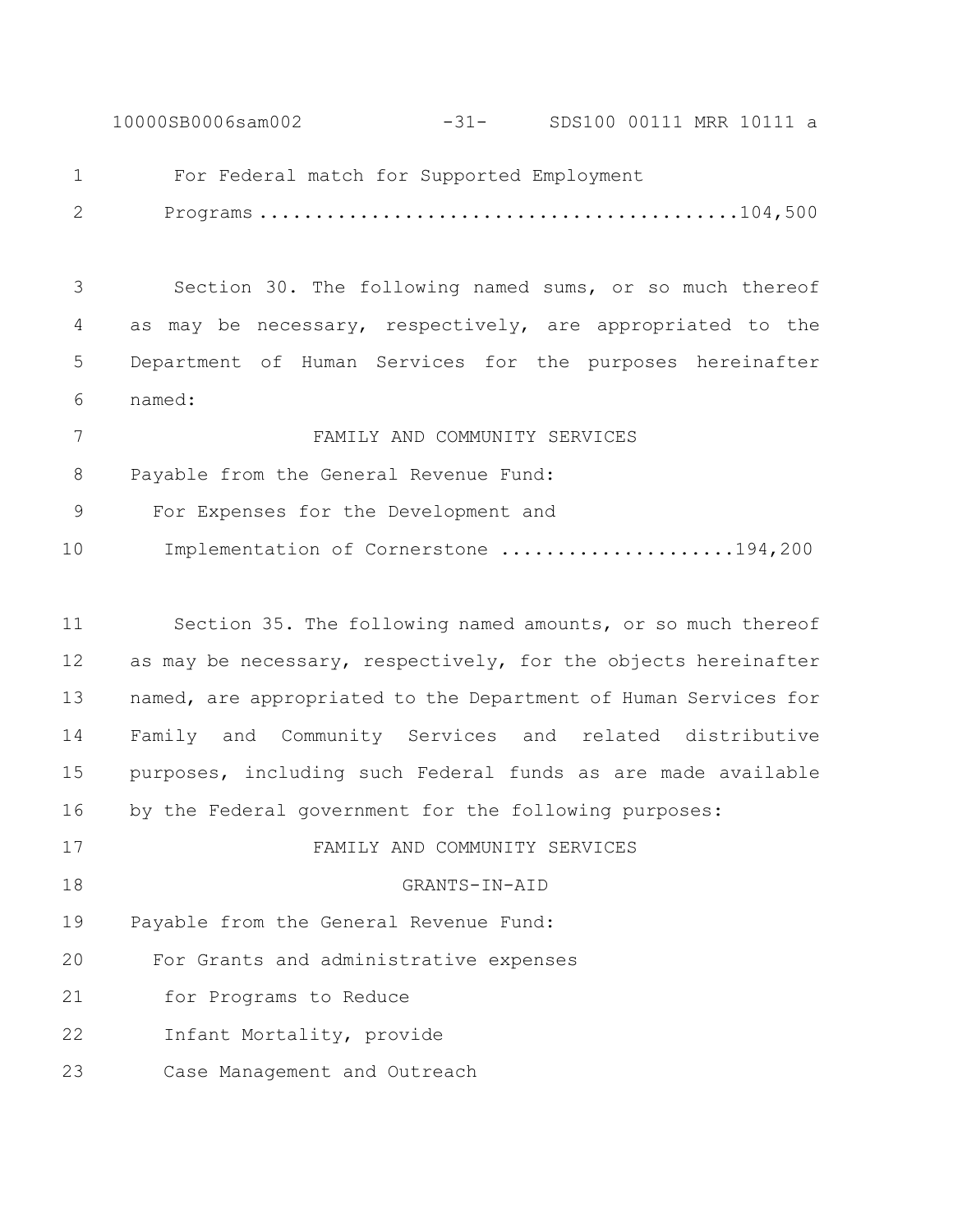10000SB0006sam002 -32- SDS100 00111 MRR 10111 a

1 Services, and for the 2 Intensive Prenatal Performance Project ......... 12,300,000 3 For Costs Associated with the 4 Domestic Violence Shelters 5 and Services Program ..............................18,635,000 6 For Grants and Administrative Expenses 7 of Supportive Housing Services .................10,464,800 8 For Grants and Administrative Expenses 9 of the Comprehensive Community-Based 10 Services to Youth ..............................16,960,100 11 For Grants and Administrative Expenses 12 of Redeploy Illinois ............................ 5,007,200 13 For Grants and Administrative Expenses 14 for Homeless Youth Services .....................4,663,700 15 For grants to provide Assistance to Sexual 16 Assault Victims and for Sexual Assault 17 Prevention Activities ...........................6,313,700 18 For Grants and Administrative Expenses 19 Related to the Healthy Families Program .........9,947,700 20 For Parents Too Soon Program .....................7,042,100

 Section 40. The sum of \$10,000,000 or so much thereof as may be necessary, is appropriated from the General Revenue Fund to the Department of Human Services for grants to community providers and local governments for youth employment programs.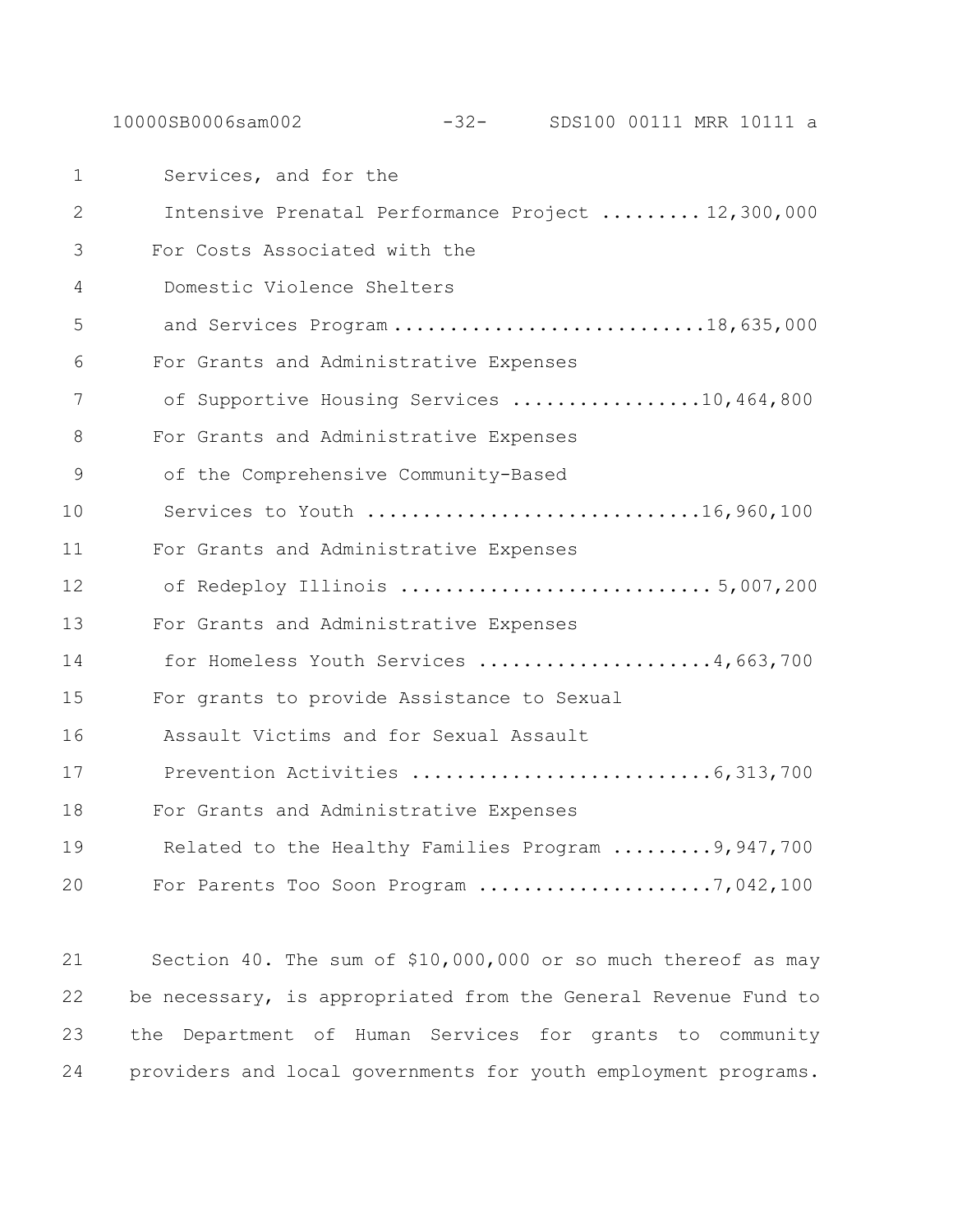# 1 ARTICLE 46

| 2  | Section 5. The sum of \$500,000, or so much thereof as may      |
|----|-----------------------------------------------------------------|
| 3  | be necessary, is appropriated from the General Revenue Fund to  |
| 4  | the Department of Veterans' Affairs for costs associated with   |
| 5  | the Illinois Warrior Assistance Program.                        |
| 6  |                                                                 |
| 7  | Section 10. The sum of \$1,549,300, or so much thereof as       |
| 8  | may be necessary, is appropriated from the General Revenue Fund |
| 9  | to the Department of Veterans' Affairs for costs associated     |
| 10 | with the Homeless Veterans Program.                             |
|    |                                                                 |
| 11 | Section 15. The following named amounts, or so much thereof     |
| 12 | as may be necessary, are appropriated from the General Revenue  |
| 13 | Fund to the Department of Veterans' Affairs for the objects and |
| 14 | purposes and in the amounts set forth as follows:               |
|    |                                                                 |
| 15 | GRANTS-IN-AID                                                   |
| 16 | For Bonus Payments to War Veterans and Peacetime                |
| 17 |                                                                 |
| 18 | For Providing Educational Opportunities for                     |
| 19 | Children of Certain Veterans, as provided                       |
| 20 |                                                                 |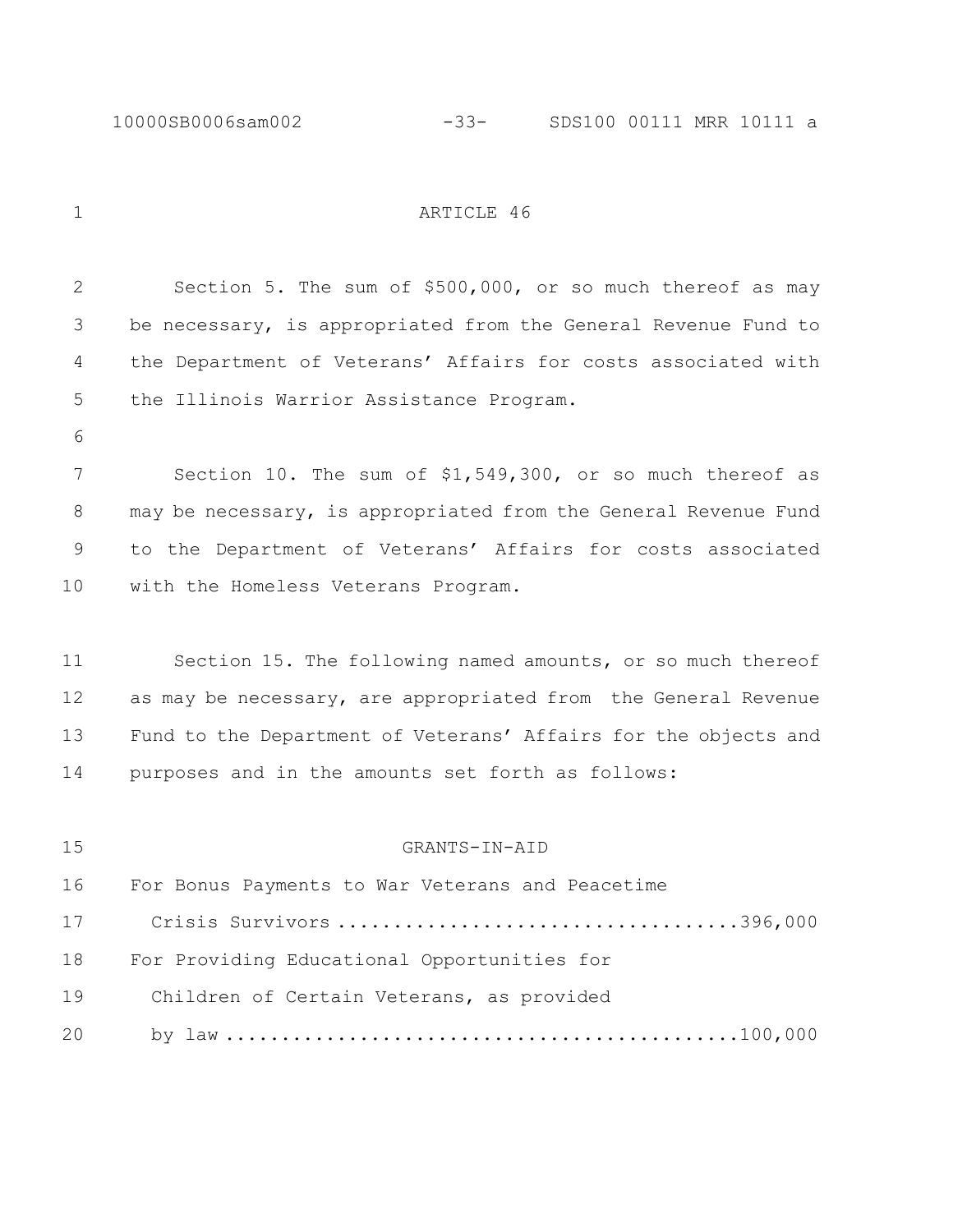#### 10000SB0006sam002 -34- SDS100 00111 MRR 10111 a

1 ARTICLE 47

 Section 5. The sum of \$20,720,400, or so much thereof as may be necessary, is appropriated from the Education Assistance Fund to the Board of Trustees of Chicago State University to meet its operational expenses for the fiscal year ending June 30, 2017.

7 Section 10. The sum of \$11,171,700, or so much thereof as may be necessary, is appropriated from the Education Assistance Fund to the Board of Trustees of Eastern Illinois University for ordinary and contingent expenses for the fiscal year ending June 30, 2017.

 Section 15. The sum of \$11,305,100, or so much thereof as may be necessary, is appropriated from the Education Assistance Fund to the Board of Trustees of Governors State University to meet its operational expenses for the fiscal year ending June 30, 2017.

 Section 20. The sum of \$17,336,800, or so much thereof as may be necessary, is appropriated from the Education Assistance Fund to the Board of Trustees of Northeastern Illinois University to meet its operational expenses for the fiscal year ending June 30, 2017.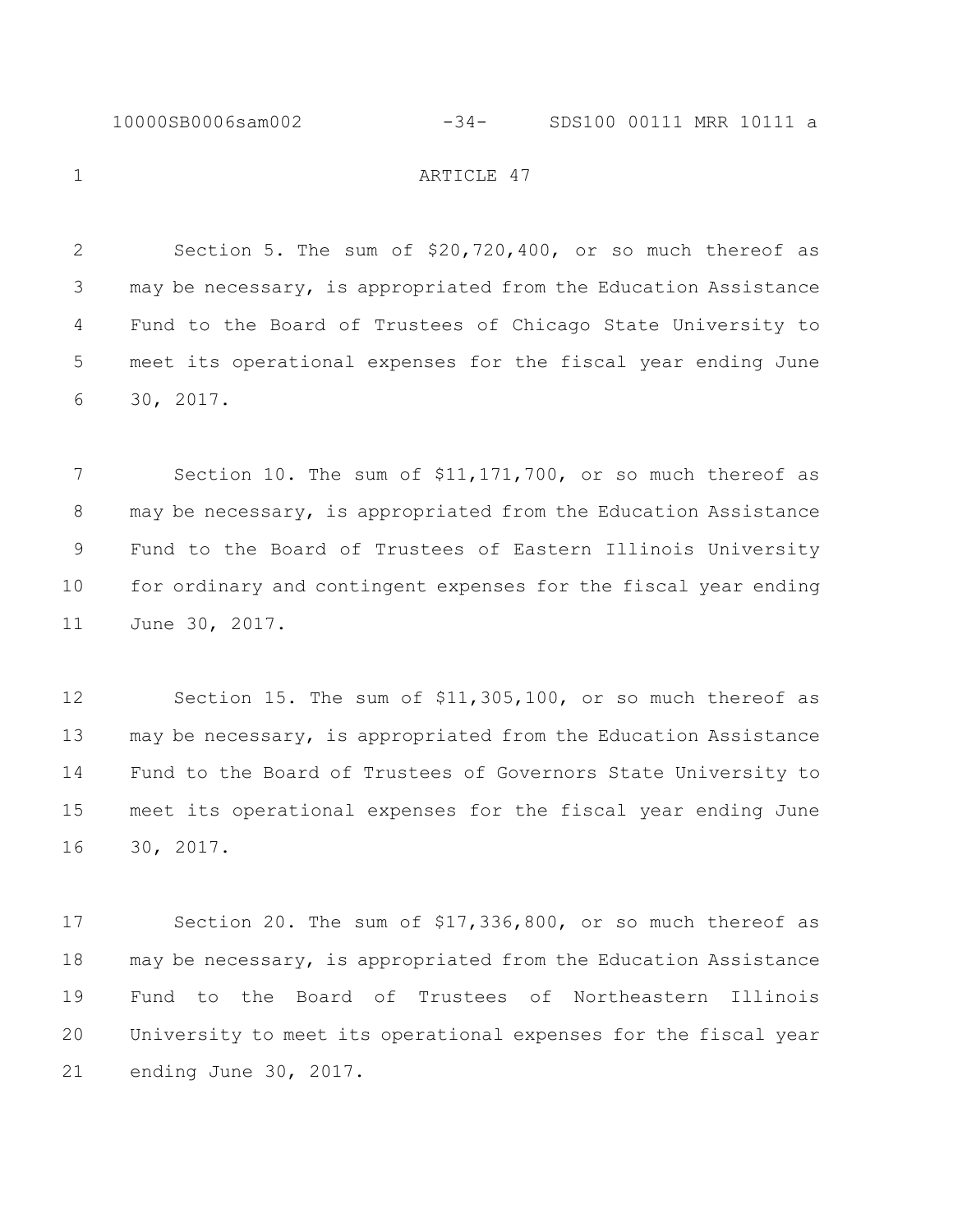10000SB0006sam002 -35- SDS100 00111 MRR 10111 a

 Section 25. The sum of \$42,799,700, or so much thereof as may be necessary, is appropriated from the Education Assistance Fund to the Board of Trustees of Northern Illinois University to meet its operational expenses for the fiscal year ending June 30, 2017.

 Section 30. The sum of \$33,935,700, or so much thereof as may be necessary, is appropriated from the Education Assistance Fund to the Board of Trustees of Illinois State University to meet its operational expenses for the fiscal year ending June 30, 2017.

 Section 35. The sum of \$93,403,000, or so much thereof as may be necessary, is appropriated from the Education Assistance Fund to the Board of Trustees of Southern Illinois University to meet its operational expenses for the fiscal year ending June 30, 2017.

 Section 40. The sum of \$296,587,400, or so much thereof as may be necessary, is appropriated from the Education Assistance Fund to the Board of Trustees of University of Illinois to meet its operational expenses, costs and expenses related to or in support of the Prairie Research Institute, and operating costs and expenses related to or in support of the University of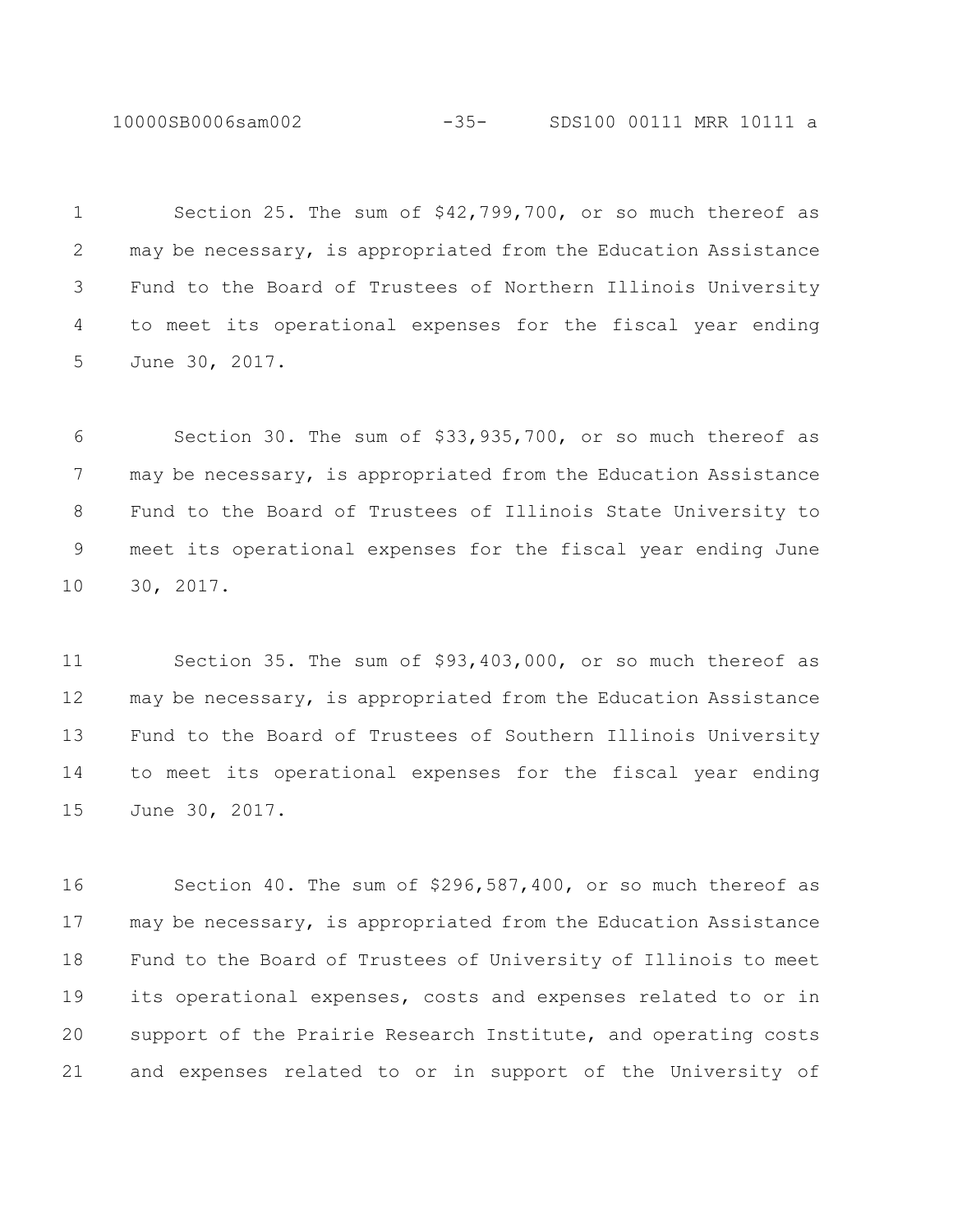10000SB0006sam002 -36- SDS100 00111 MRR 10111 a Illinois Hospital for the fiscal year ending June 30, 2017.

 Section 45. The sum of \$11,658,300, or so much thereof as may be necessary, is appropriated from the Education Assistance Fund to the Board of Trustees of Western Illinois University to meet its operational expenses for the fiscal year ending June 30, 2017.

### 7 ARTICLE 48

 Section 5. The sum of \$108,000, or so much thereof as may be necessary, is appropriated from the General Revenue Fund to the Board of Higher Education for a grant to the Board of Trustees of the University Center of Lake County for the ordinary and contingent expenses of the Center.

 Section 10. The sum of \$1,456,500, or so much thereof as may be necessary, is appropriated from the General Revenue Fund to the Board of Higher Education for the administration and distribution of grants authorized by the Diversifying Higher Education Faculty in Illinois Program.

 Section 15. The sum of \$415,400, or so much thereof as may be necessary, is appropriated from the General Revenue Fund to the Board of Higher Education for competitive grants for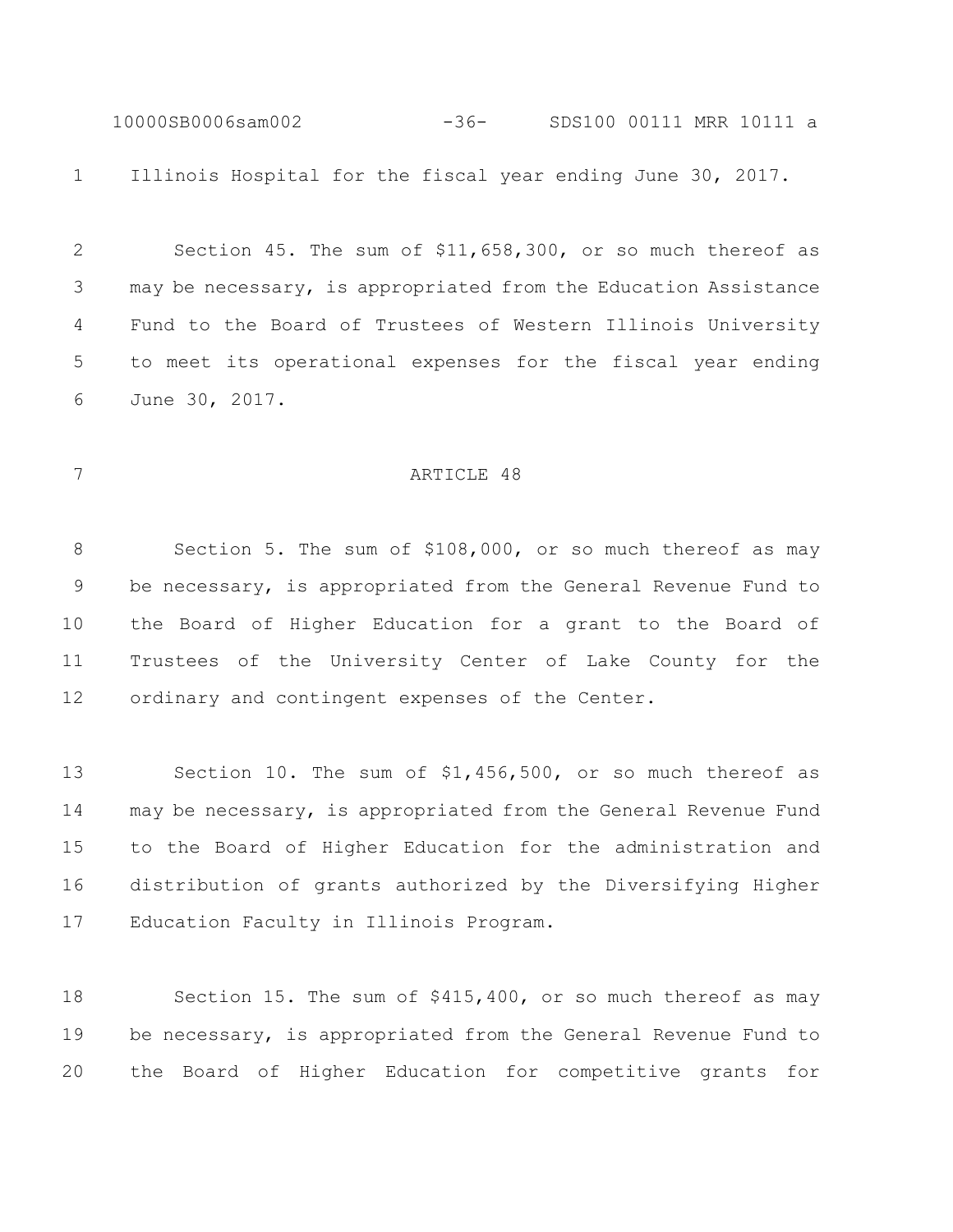10000SB0006sam002 -37- SDS100 00111 MRR 10111 a nursing schools to increase the number of graduating nurses.

 Section 20. The sum of \$219,300, or so much thereof as may be necessary, is appropriated from the General Revenue Fund to the Board of Higher Education for nurse educator fellowships to supplement nurse faculty salaries.

 Section 25. The amount of \$291,500, or so much thereof as 7 may be necessary, is appropriated from the General Revenue Fund to the Illinois Mathematics and Science Academy for ordinary and contingent expenses, but not including personal services.

## ARTICLE 49

 Section 5. The amount of \$500,000, or so much thereof as may be necessary, is appropriated from the General Revenue Fund to the Illinois Community College Board for Career and Technical Education Licensed Practical Nurse and Registered Nurse Preparation.

 Section 10. The following named amounts, or so much thereof as may be necessary, respectively, are appropriated to the Illinois Community College Board for all costs associated with career and technical education activities:

From the General Revenue Fund ....................17,569,400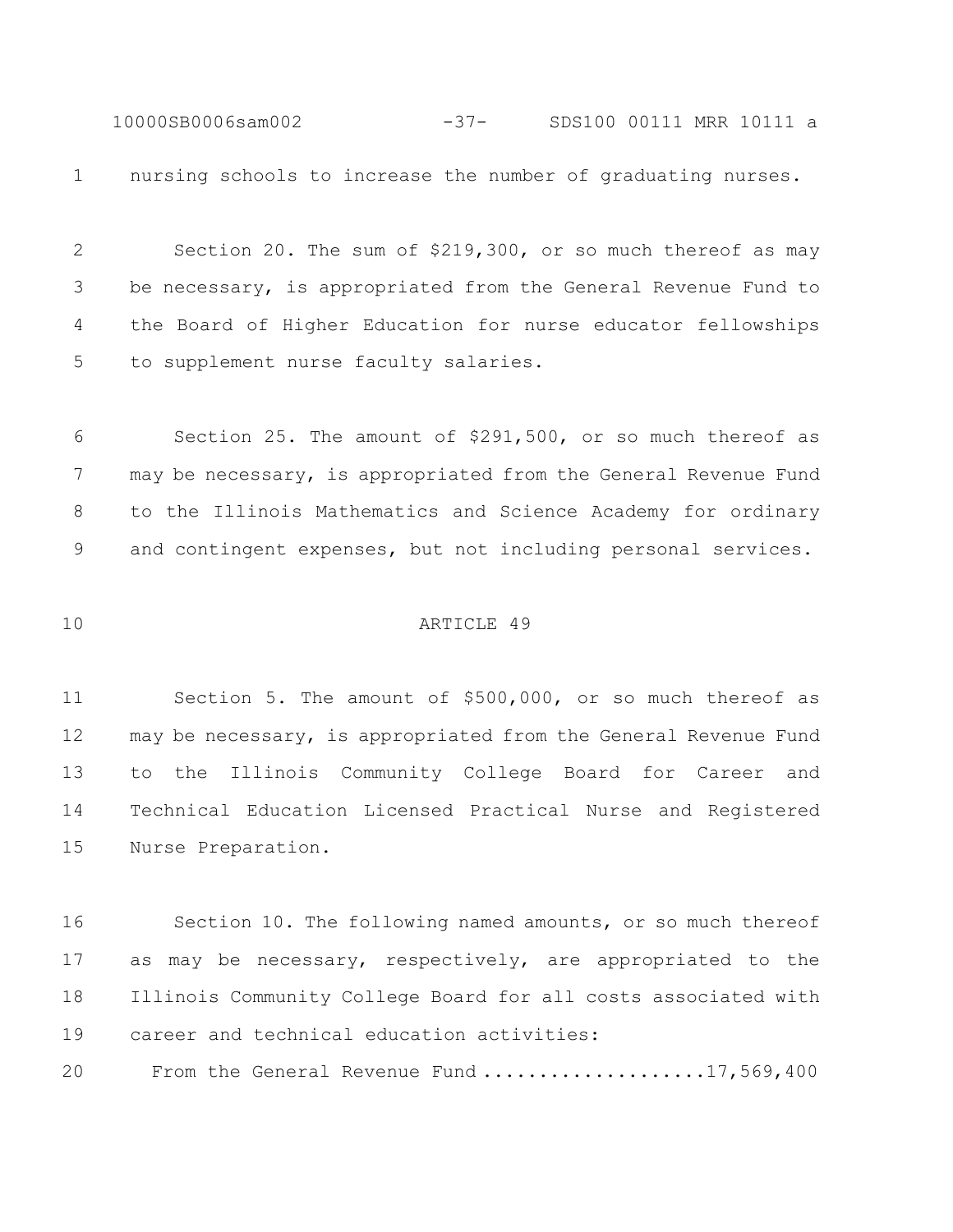10000SB0006sam002 -38- SDS100 00111 MRR 10111 a

 Section 15. The following named amounts, or so much thereof as may be necessary, respectively, are appropriated from the General Revenue Fund to the Illinois Community College Board for distribution to qualifying public community colleges for the purposes specified:

Small College Grants ................................537,600

 Section 20. The following named amounts, or so much of those amounts as may be necessary, for the objects and purposes named, are appropriated to the Illinois Community College Board for adult education and literacy activities.

11 From the General Revenue Fund ......................32,274,000

 Section 25. The following named amounts, or so much of those amounts as may be necessary, are appropriated to the Illinois Community College Board for distribution of base operating and equalization grants to qualifying public community colleges and the City Colleges of Chicago for educational related expenses. Allocations shall be made using the fiscal year 2016 data:

19 Payable from the General Revenue Fund ...........160,076,000

 Section 30. The sum of \$391,000, or so much thereof as may be necessary, is appropriated from the General Revenue Fund to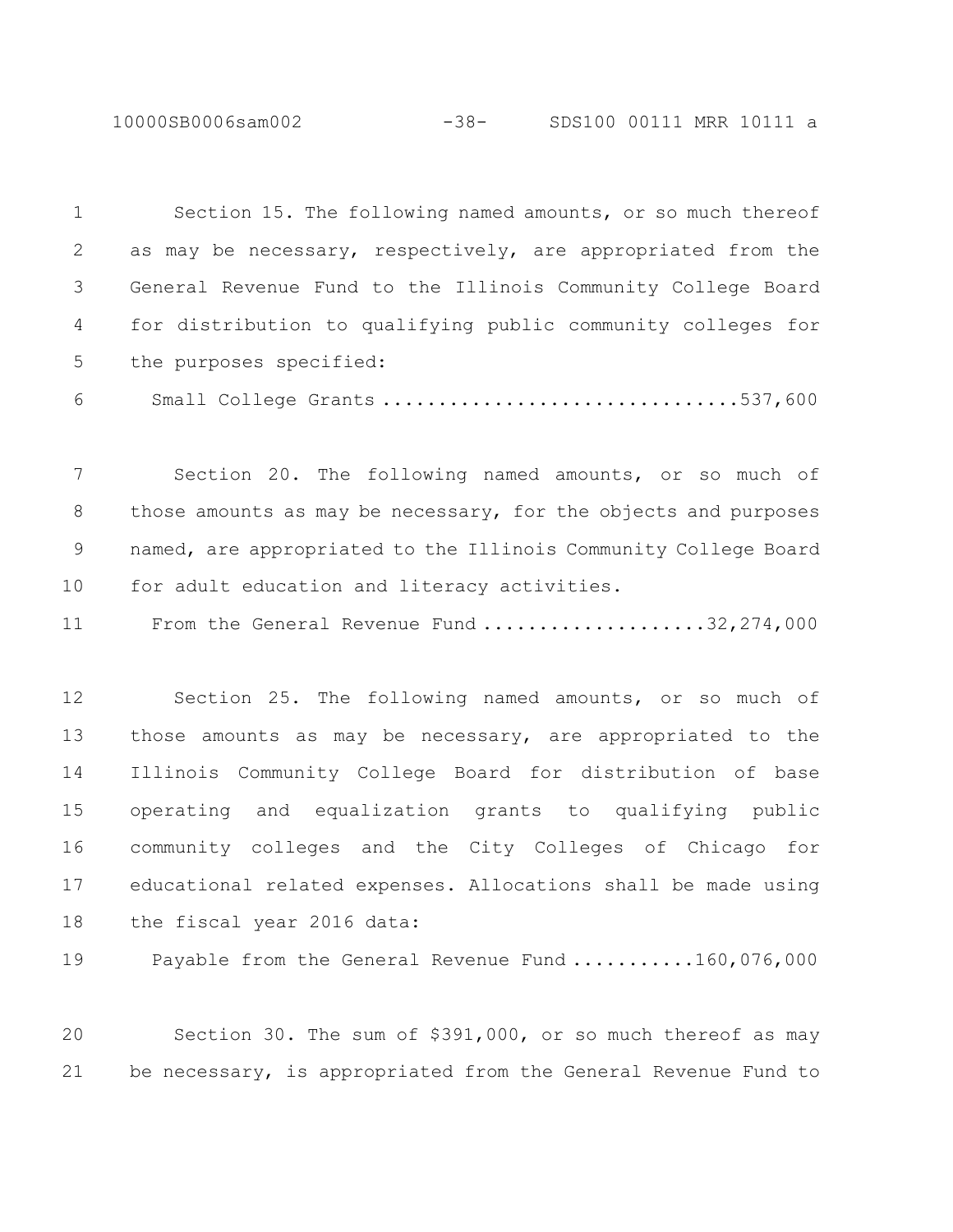10000SB0006sam002 -39- SDS100 00111 MRR 10111 a

 the Illinois Community College Board for a grant to Rock Valley College for programs for transitioning high school students.

 Section 35. The sum of \$1,259,300, or so much thereof as may be necessary, is appropriated from the General Revenue Fund to the Illinois Community College Board to reimburse the following colleges for costs associated with the Illinois Veterans' Grant:

| 8  | Illinois Valley Community College 87,200  |
|----|-------------------------------------------|
| 9  | Southwestern Illinois College 85,300      |
| 10 | Illinois Central Community College 84,400 |
| 11 | Southeastern Community College 78,400     |
| 12 | Kishwaukee Community College 70,800       |
| 13 | Lincoln Land Community College 66,500     |
| 14 | Richland Community College 66,500         |
| 15 | Kankakee Community College 65,700         |
| 16 | Lewis and Clark Community College 64,400  |
| 17 |                                           |
| 18 | John A. Logan College 53,400              |
| 19 |                                           |
| 20 |                                           |
| 21 | Prairie State College 84,400              |
| 22 |                                           |
| 23 |                                           |
| 24 | John Wood Community College 78,400        |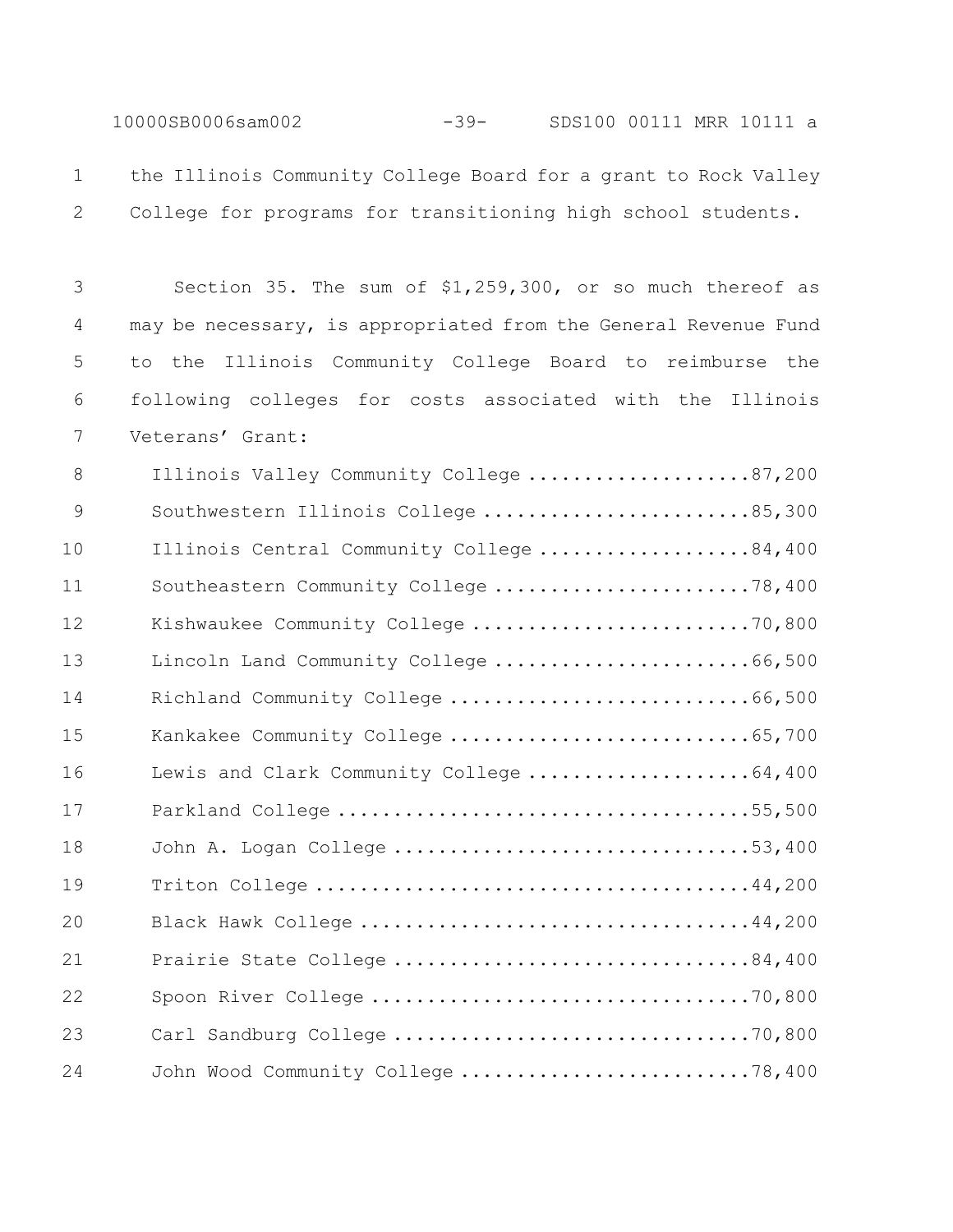10000SB0006sam002 -40- SDS100 00111 MRR 10111 a 1 South Suburban College ...............................44,200 Olney Central College ................................44,200 Total \$1,259,300

 Section 40. The sum of \$1,407,500, or so much thereof as may be necessary, is appropriated from the General Revenue Fund to the Illinois Community College Board for the payment of grants to the Alternative Schools Network.

# 8 ARTICLE 50

 Section 5. The following named amounts, or so much of those 10 amounts as may be necessary, for the objects and purposes named, are appropriated to the Illinois Student Assistance Commission for grant awards to students eligible for the Monetary Award Program, as provided by law, and for agency administrative and operational costs not to exceed 2 percent of the total appropriation in this Section.

16 From the Education Assistance Fund .............141,000,000 17 Payable from the General Revenue Fund ...........161,856,300 18 Payable from the Fund for the 19 Advancement of Education .............................62,000,000 Total \$364,856,300

Section 10. The following named sums, or so much thereof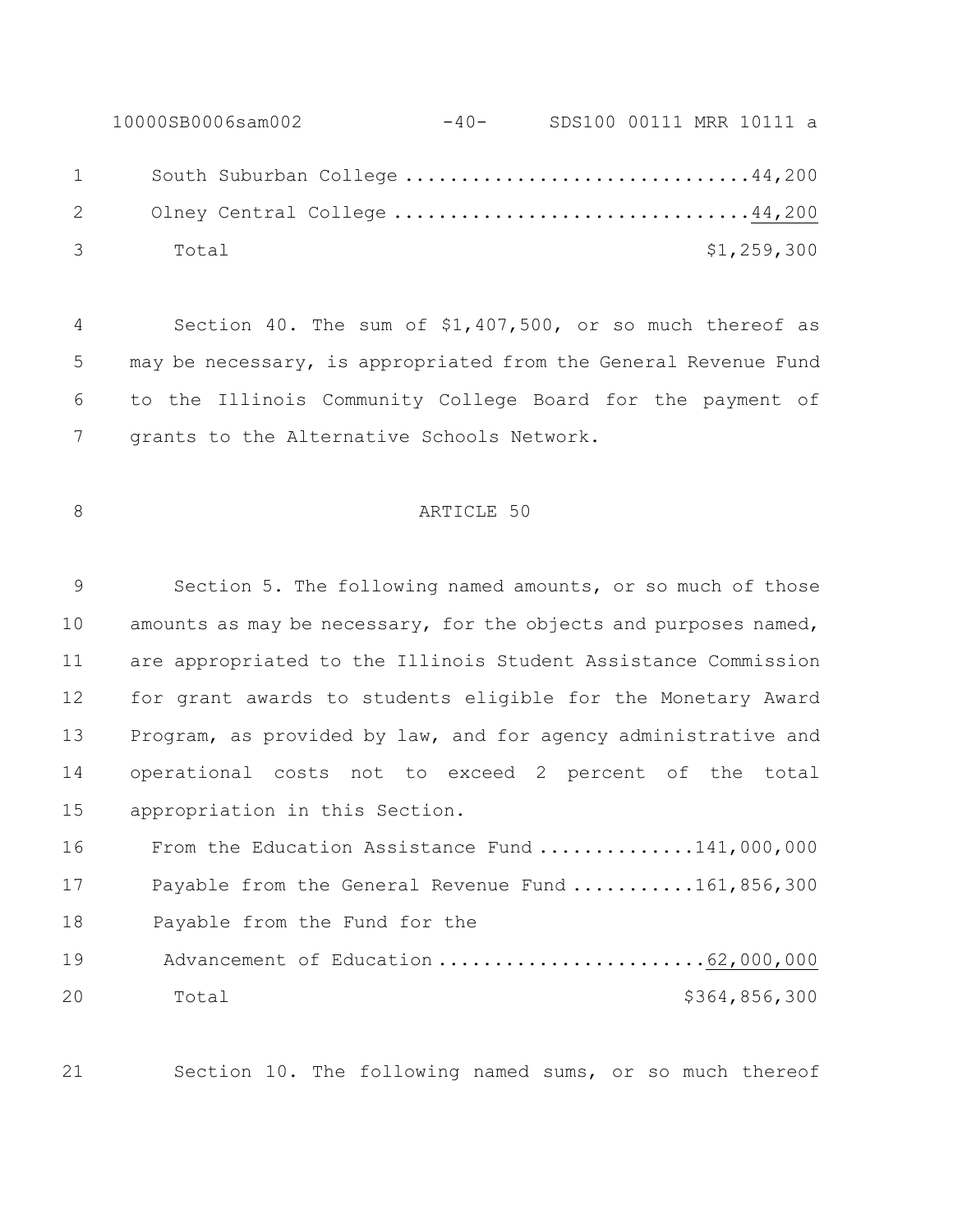10000SB0006sam002 -41- SDS100 00111 MRR 10111 a as may be necessary, respectively, are appropriated from the General Revenue Fund to the Illinois Student Assistance Commission for the following purposes: Grants and Scholarships For the payment of scholarships to students who are children of policemen or firemen killed in the line of duty, or who are dependents of correctional officers killed or permanently disabled in the line of 10 duty, as provided by law ...........................1,715,400 For payment of Minority Teacher Scholarships ......2,443,800 12 Total  $\frac{12}{159,200}$ 

 Section 15. The sum of \$3,249,000, or so much thereof as may be necessary, is appropriated from the Education Assistance Fund to the Illinois Student Assistance Commission to the Golden Apple Scholars of Illinois program, as provided by law.

# 17 ARTICLE 51

 Section 1. "AN ACT concerning appropriations", Public Act 99-0524, approved June 30, 2016, is amended by changing Section 15 of Article 147 as follows:

(P.A. 99-0524, Art. 147, Sec 15.)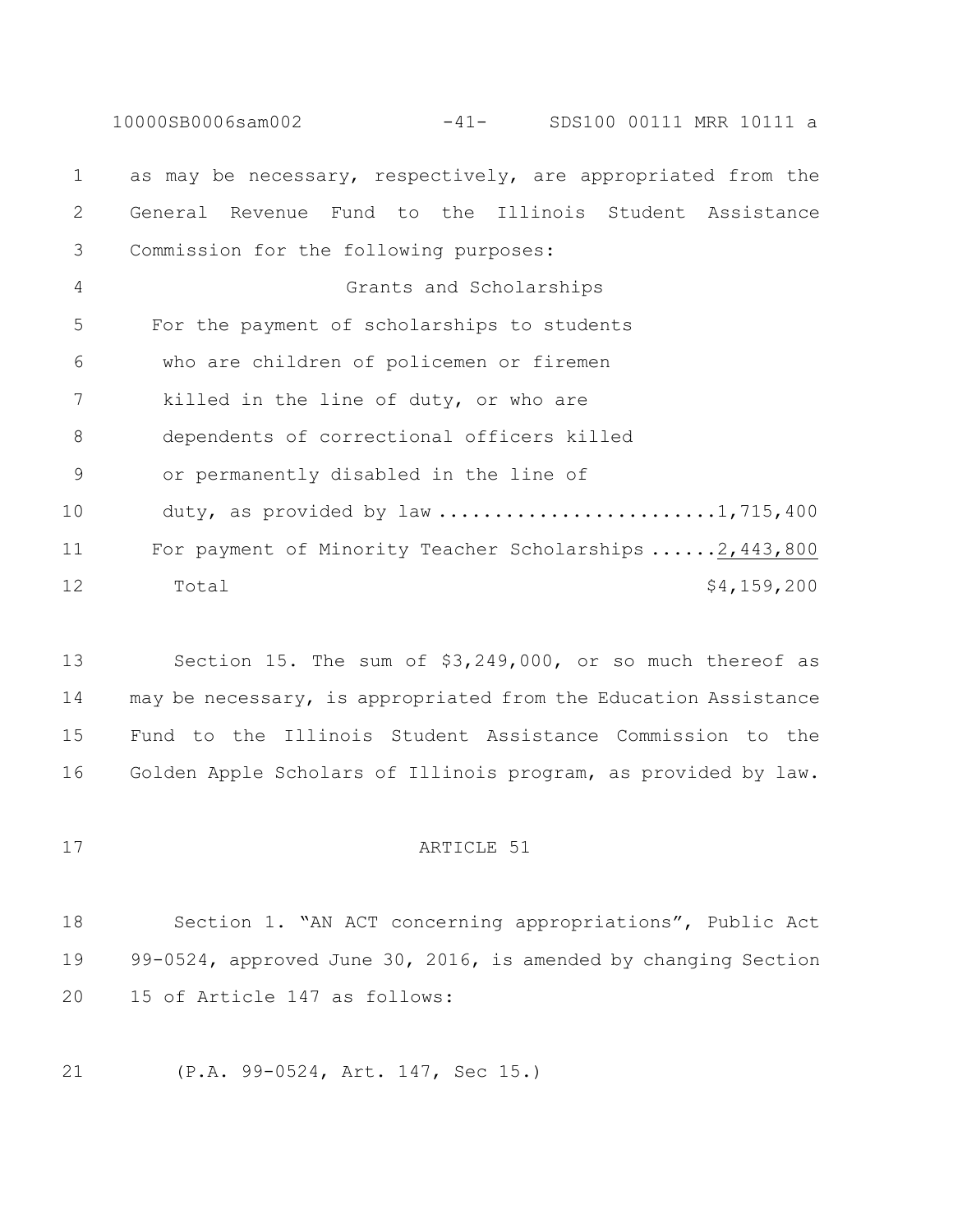Section 15. Appropriations authorized in this Article may 2 be used for costs incurred through December 31 of 2016 June 30, 2017.

10000SB0006sam002 -42- SDS100 00111 MRR 10111 a

 Section 5. "AN ACT concerning appropriations", Public Act 99-0524, approved June 30, 2016, is amended by changing Section 35 of Article 148 as follows:

 (P.A. 99-0524, Art. 148, Sec 35.) Section 35. Appropriations authorized in this Article may 9 be used for costs incurred through December 31 of 2016 June 30, 2017.

 Section 10. "AN ACT concerning appropriations", Public Act 99-0524, approved June 30, 2016, is amended by changing Section 15 of Article 149 as follows:

(P.A. 99-0524, Art. 149, Sec 15.)

 Section 15. Appropriations authorized in this Article may 16 be used for costs incurred through December 31 of 2016 June 30, 2017.

 Section 15. "AN ACT concerning appropriations", Public Act 99-0524, approved June 30, 2016, is amended by changing Section 10 of Article 151 as follows: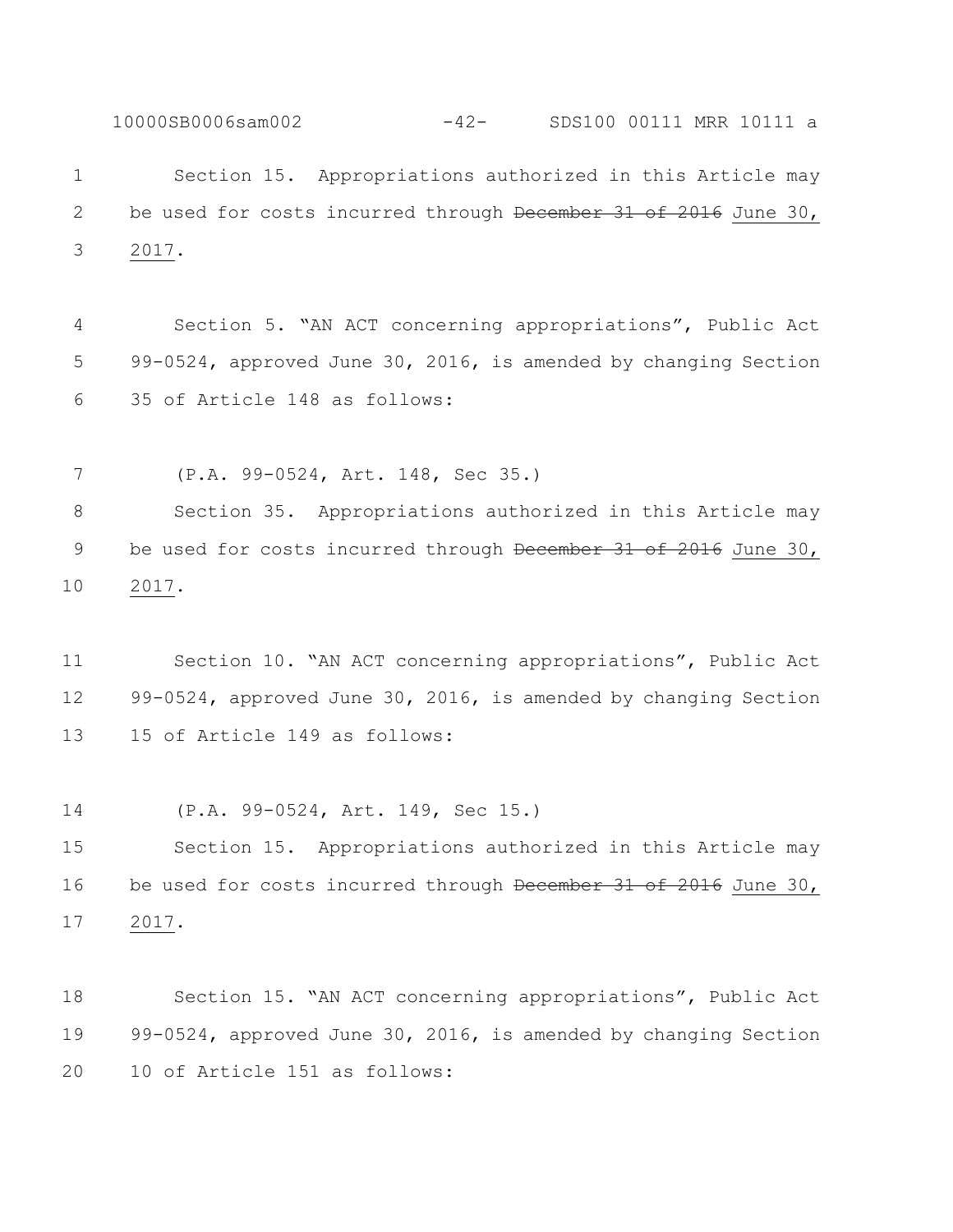10000SB0006sam002 -43- SDS100 00111 MRR 10111 a

 (P.A. 99-0524, Art. 151, Sec 10.) Section 10. Appropriations authorized in this Article may 3 be used for costs incurred through December 31 of 2016 June 30, 2017. Section 20. "AN ACT concerning appropriations", Public Act 99-0524, approved June 30, 2016, is amended by changing Section 55 of Article 152 as follows:

(P.A. 99-0524, Art. 152, Sec 55.)

 Section 55. Appropriations authorized in this Article may 10 be used for costs incurred through December 31 of 2016 June 30, 2017.

 Section 25. "AN ACT concerning appropriations", Public Act 99-0524, approved June 30, 2016, is amended by changing Section 1 of Article 997 as follows:

(P.A. 99-0524, Art. 997, Sec 1.)

 Section 1. Appropriations in Articles 174 through 223 are 17 for costs incurred through December 31 of 2016 June 30, 2017.

ARTICLE 997